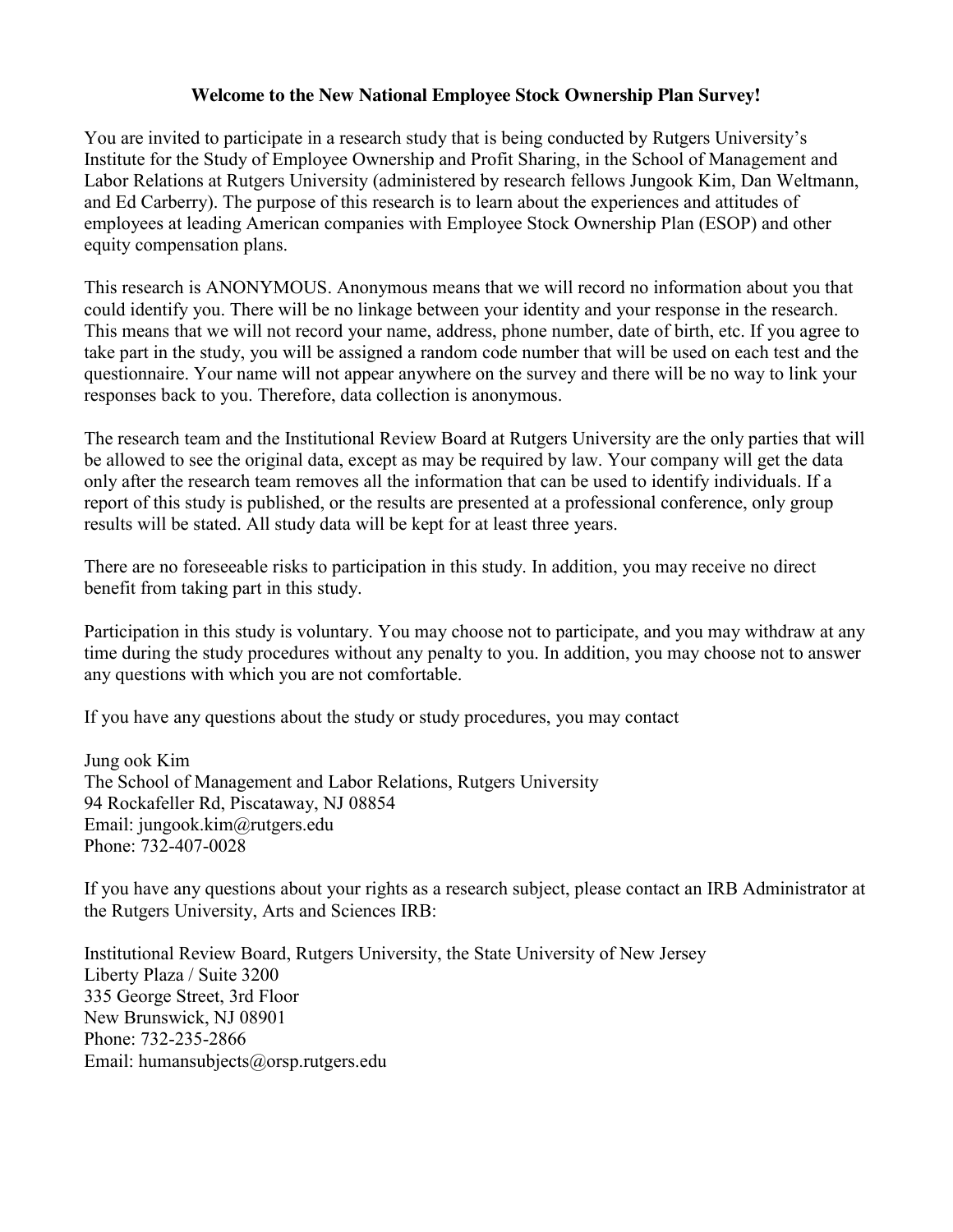### **PLEASE WRITE THE SERIAL NUMBER OF YOUR ANSWER SHEET HERE.**

# **HEREAFTER, PLEASE USE THE SEPARATE SCANTRON ANSWER SHEET TO MARK YOUR RESPONSES.**

- 1. The following questions are about the basic aspects of your job.
	- **a.** Which of the following best describes your type of job?
		-
		- Administrative support staff (e.g., clerical, secretarial, record keeping)
		- (1) Production, maintenance, or delivery work (including production supervisors)<br>
		(2) Administrative support staff (e.g., clerical, secretarial, record keeping)<br>
		(3) Professional/technical staff (e.g., engineering, finance Professional/technical staff (e.g., engineering, finance, marketing, human resources)
		- Sales staff
		- Customer service staff
			- Management (including department heads, mid-level managers, and executive)
	- **b.** If you answered "Management", would you say you are a part of:

Lower management  $\Omega$  Middle management  $\Omega$  Upper management  $\Omega$ 

**c.** As an official part of your job, do you supervise the work of other employees?

| Yes(1)            | No(2) |                                                     |  |
|-------------------|-------|-----------------------------------------------------|--|
|                   |       | If "Yes," go to 1. d. If "No," go to 1. e. $     -$ |  |
|                   |       |                                                     |  |
| $1/(37 - 32 + 1)$ |       | $\Omega$                                            |  |

 $\blacksquare$ 

**d.** If you answered "Yes", how many employees do you supervise?

| $\sim$ 4 | $\sim 0$        | $\sim$<br>⋰<br>. .        | $\overline{\phantom{0}}$<br>$\Omega$<br>৲∼<br>∙∙<br>. | .70<br>$20 - 2$<br>ر ڪ | .59<br>$30-$<br><u>.</u> | $\sim$ $\sim$<br>more<br><sub>or</sub><br>ы |
|----------|-----------------|---------------------------|-------------------------------------------------------|------------------------|--------------------------|---------------------------------------------|
|          | $\sqrt{2}$<br>▵ | $\mathbf{\tilde{a}}$<br>ັ | 4                                                     | —<br>ັ                 | b                        |                                             |

**e.** Approximately how many other employees report directly to the supervisor or manager who oversees your work?

| $\sim$ 4 | ৲∼∽                     | $\Omega$<br>.∪∼<br>$\overline{\phantom{a}}$ | $\epsilon$<br>∼<br>◝∼<br>∸<br>. . | $\Omega$<br>$20 -$<br>$\overline{\phantom{a}}$ | 50<br>റ റ<br>ാ∪∼ി | <i>c</i> n<br>more<br>or<br>0Û |
|----------|-------------------------|---------------------------------------------|-----------------------------------|------------------------------------------------|-------------------|--------------------------------|
|          | $\mathbf{\hat{z}}$<br>∼ | $\sim$<br>ັ                                 | $\mathbf{u}$                      | . ت                                            | υ                 |                                |

**f.** On this job, are you a member of a labor union or of an employee association similar to a union?

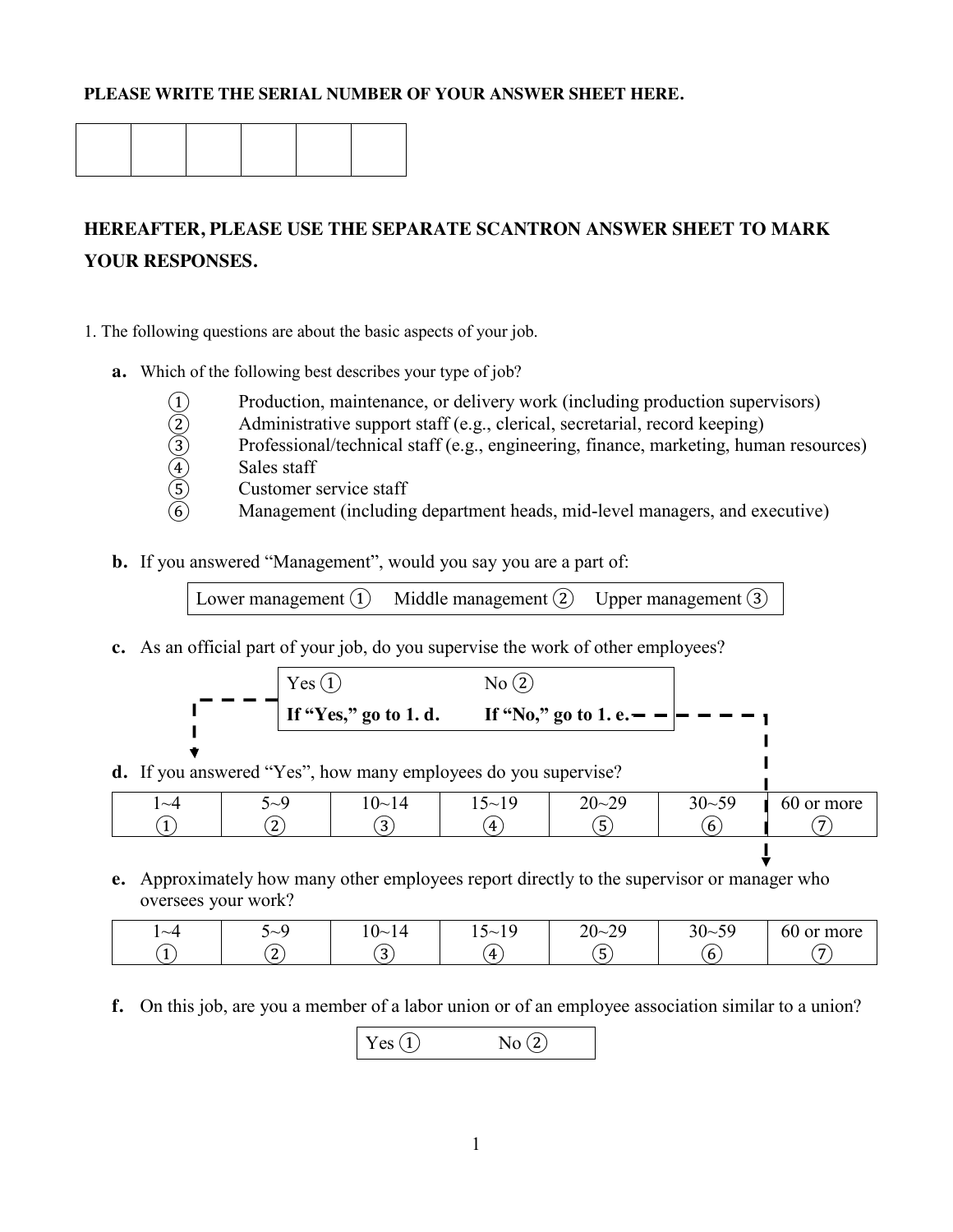**g.** On this job are you covered by a union or employee association contract?



**h.** How would you describe your personal experience with the union at your (company/ organization)? Has it been (LEAVE BLANK WHEN NOT APPLICABLE);

|          |                 | Neither good nor |      |           |
|----------|-----------------|------------------|------|-----------|
| Very bad | Bad             | bad              | Good | Very Good |
|          | $\sqrt{2}$<br>∼ | ັ                | 4    | ັ         |

**i.** How long have you worked for this company, at any location or job?

| vears<br>$\mathsf{L}$ | vears<br>$\sim$ | vears<br>`~<br>ັ | vears<br>$\sim$<br>◡ | ionger |
|-----------------------|-----------------|------------------|----------------------|--------|
|                       | -               | ັ                | 4                    |        |

**j.** What is your pay category?

Hourly  $\textcircled{1}$  Salaried  $\textcircled{2}$ 

**k.** About how many hours do you usually work at your job each week? (Please answer based on what is typical for you including all shifts.)

| Less than 30 |                 |               |                    |                    | More than 50 |
|--------------|-----------------|---------------|--------------------|--------------------|--------------|
| hours        | $31-35$ hours   | $36-40$ hours | $41 \sim 45$ hours | $46 \sim 50$ hours | hours        |
|              | $\sqrt{2}$<br>∼ | ັ             | 4                  | ັ                  | b            |

**l.** How many promotions have you received since beginning work at this organization? Promotion means an advancement that entails an increase in both responsibility and pay.

| One (<br>$W_0$ | Three or more $(3)$ | None $(4)$ |  |
|----------------|---------------------|------------|--|
|----------------|---------------------|------------|--|

**m.** Are you closely supervised, or do you work fairly independently of close supervision? On a scale of 1 to 10, rate the degree to which you are closely supervised:

| Work independently   |        |   |   |   |               | $\cup$ 10selv |
|----------------------|--------|---|---|---|---------------|---------------|
| of close supervision |        |   |   |   |               | supervised    |
| ∼                    | n<br>ັ | ᅭ | ັ | b | $\Omega$<br>o |               |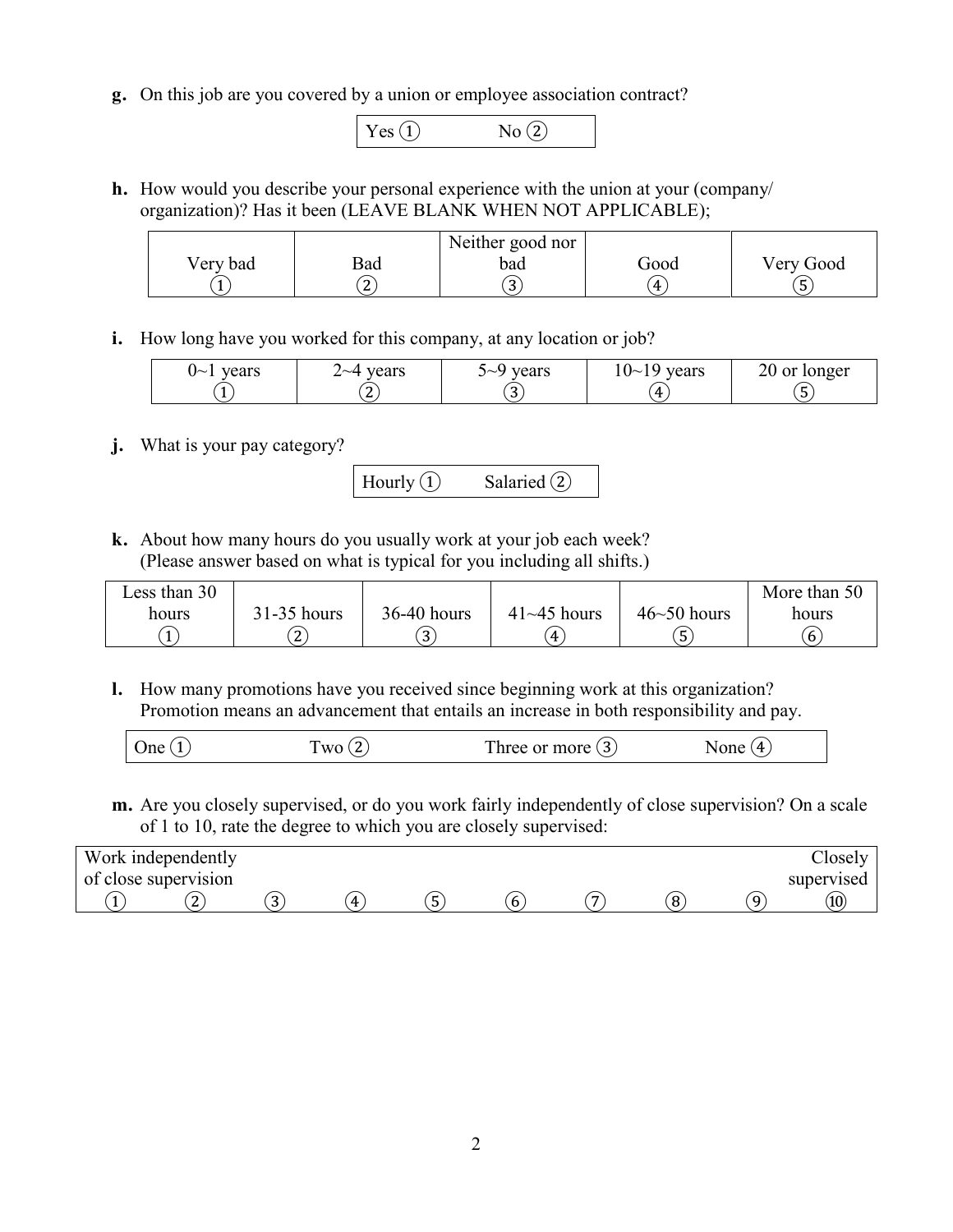**n.** In your job, do you normally work as part of a group or team, or do you work mostly on your own?

| Work as part of a group or team $(1)$                      | Work mostly on my own $(2)$             |  |
|------------------------------------------------------------|-----------------------------------------|--|
| $\mathbf{I} = \frac{1}{2}$ If you chose "(1)," go to 1. o. | If you chose "(2)," go to 1. q. $- + -$ |  |
|                                                            |                                         |  |

**o.** If you normally work as part of a group or team, how many people work in that group or team?

| $\sim\!\!\varDelta$ | ◝∼     | ''~<br>$\mathbf{r}$ | $\overline{\phantom{0}}$<br>$\sim$<br>. | $\Delta$<br>$20 -$<br>ີ<br>ر سه | $\sim$ $\sim$<br>ን ሰ<br>ົ້<br>⊃∪∼<br>ັ | - n<br>more<br>or<br>п<br>0U |
|---------------------|--------|---------------------|-----------------------------------------|---------------------------------|----------------------------------------|------------------------------|
|                     | -<br>∼ | ◠<br>ັ              | 4                                       | ັ                               | O                                      |                              |

 $\mathbf{I}$ 

Π  $\mathbf{I}$ I  $\mathbf{I}$  $\mathbf{I}$ I  $\mathbf{I}$ 

**p.** How much discretion does your group or team have over such decisions as methods of work, task schedules, assignment of members to different tasks, and feedback about group performance, etc.?

| No discretion |        |         | some       |   | A great deal   |
|---------------|--------|---------|------------|---|----------------|
| at all        |        |         | discretion |   | of discretion  |
|               | ີ<br>∠ | ົດ<br>C | 4          | ວ | $\overline{ }$ |

**q.** Some companies have organized workplace decision-making in ways to get more employee input and involvement. Are you personally involved in any team, committee, or task force that addresses issues such as product quality, cost cutting, productivity, health and safety, or other workplace issues?



**r.** If you answered "Yes", does this team, committee, or task force have members only from your own department or function, or does it include members from departments with different functions?



**s.** About how many days have you been absent from work in the last six months (not counting vacation)?

|       |                 |                 |                  |                | More than 20 |
|-------|-----------------|-----------------|------------------|----------------|--------------|
| 0 day | $1 \sim 2$ days | $3 \sim 5$ days | $6 \sim 10$ days | $11 - 20$ days | days         |
|       | $\sqrt{2}$<br>▵ | ັ               | 4                | ັ              | b            |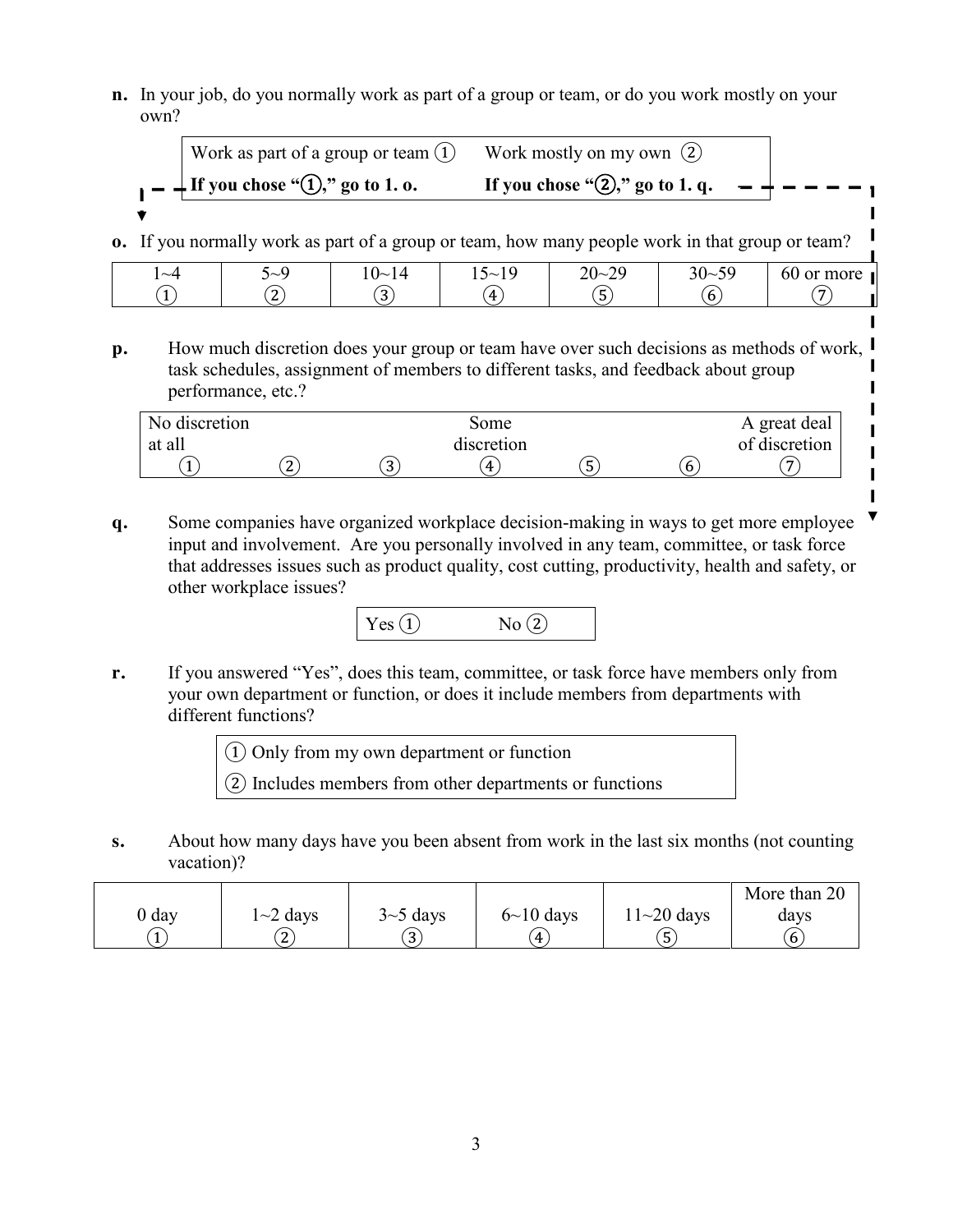**2.** The next set of items deals with various aspects of your job. Each item names some aspect of your present job. Please indicate how satisfied or dissatisfied you are with it.

|    | Completely<br>satisfied                | $\left( 2\right)$                                                | $\left(3\right)$ | 4 | Completely<br>unsatisfied<br>(5) |
|----|----------------------------------------|------------------------------------------------------------------|------------------|---|----------------------------------|
|    | <b>a.</b> The physical work conditions |                                                                  |                  |   |                                  |
| b. |                                        | The freedom to choose your own method of working                 |                  |   |                                  |
|    | c. Your fellow workers                 |                                                                  |                  |   |                                  |
|    |                                        | <b>d.</b> The recognition you get for good work                  |                  |   |                                  |
|    | <b>e.</b> Your immediate boss          |                                                                  |                  |   |                                  |
| f. |                                        | The amount of responsibility you are given                       |                  |   |                                  |
|    | <b>g.</b> Your rate of pay             |                                                                  |                  |   |                                  |
|    |                                        | <b>h.</b> Your opportunity to use your abilities                 |                  |   |                                  |
| i. |                                        | Industrial relations between management and workers in your firm |                  |   |                                  |
| j. | Your chance of promotion               |                                                                  |                  |   |                                  |
|    | k. The way your firm is managed        |                                                                  |                  |   |                                  |
| l. |                                        | The attention paid to suggestions you make                       |                  |   |                                  |
|    | <b>m.</b> Your hours of work           |                                                                  |                  |   |                                  |
|    |                                        | <b>n.</b> The amount of variety in your job                      |                  |   |                                  |
|    | <b>o.</b> Your job security            |                                                                  |                  |   |                                  |

**3.** Please indicate how you agree or disagree to the statements below

| Completely          |        |   |   | Completely |
|---------------------|--------|---|---|------------|
| $\cdot$<br>disagree |        |   |   | agree      |
|                     | ∽<br>∼ | ັ | 4 | -<br>◡     |

- **a.** I generally say good things about this firm even when other people criticize it.
- **b.** I sometimes wear clothing (hat, jacket, pin, etc.) that bears the firm's logo or symbol.
- **c.** The people in charge of this firm generally know what they're doing.
- **4.** The statements below describe various aspects of your pay. For each statement, decide how satisfied or dissatisfied you feel about your pay. Please indicate the degree of your agreement or disagreement with each statement by checking one of the five alternatives:

| Disagree very | <b>Disagree</b> | Disagree |                | Agree      | Agree verv |
|---------------|-----------------|----------|----------------|------------|------------|
| much          | moderately      | slightly | Agree slightly | moderately | much       |
|               | $\sqrt{2}$<br>▵ | ັ        |                |            | b          |

- **a.** I feel I am being paid a fair amount for the work I do.
- **b.** Raises are too few and far between.
- **c.** I am unappreciated by the organization when I think about what they pay me.
- **d.** I feel satisfied with my chances for salary increases.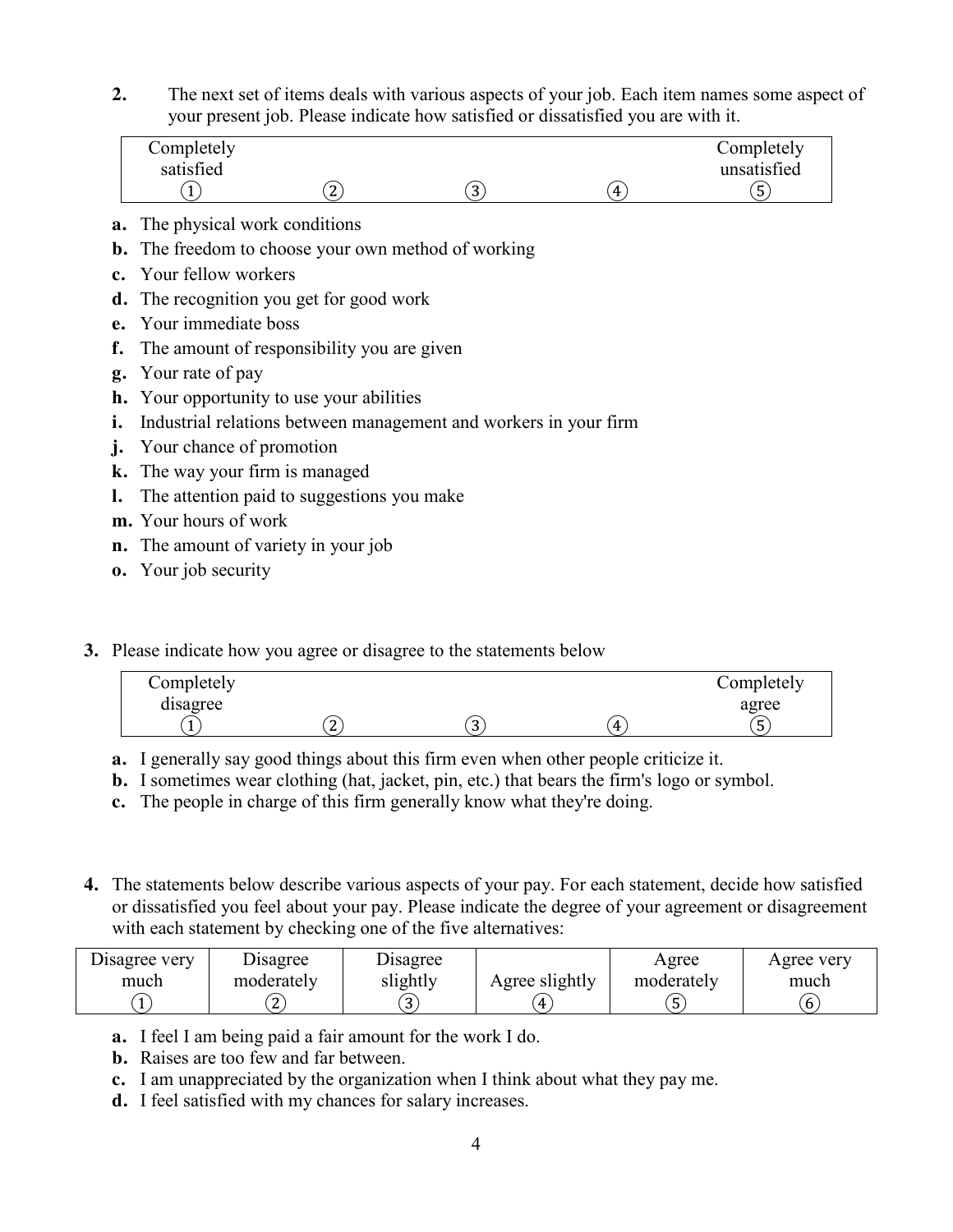- **5.** Consider the people in your company who are working on the same job with you. Please estimate:...
	- **a.** How much the highest paid employee earn as a salary \_\_\_\_\_\_\_\_\_\_\_\_\_\_\_\_\_\_\_\_\_\_\_\_\_\_\_\_\_\_
	- **b.** How much the lowest paid employee earn as a salary
	- **c.** How much the average paid employee earn as a salary
- **6.** Do you participate in your company's ESOP (Employee Stock Ownership Plan) plan?



**7.** Do you own your company stock in any other way (purchase with your own money, company stock in 401(k) contribution)?



**8.** If you chose "Yes" for either questions 6 or 7 or both, please rate how satisfied or dissatisfied you feel about your stock compensation. Please indicate the degree of your agreement or disagreement with each statement by checking one of the five alternatives:

I Ĺ

I ↓

| Completely | Moderately | Slightly | Neither agree | Slightly | Moderately | Completely II  |
|------------|------------|----------|---------------|----------|------------|----------------|
| disagree   | disagree   | disagree | nor disagree  | agree    | agree      | agree          |
|            |            | ັ        |               | -<br>ັ   | b          | $\overline{ }$ |

- **a.** Because of employee ownership, my work is more satisfying.
- **b.** I really don't care about the employee ownership plan in this company.
- **c.** I'm proud to own stock in this company.
- **d.** Employee ownership at this company makes my day-to-day work more enjoyable.
- **e.** Owning stock in this company makes me want to stay with this company longer than I would if I did not own stock.
- **f.** It is very important to me that this company has an employee stock ownership plan.
- **g.** I have been to every country in the world.
- **h.** Owning stock in this company makes me more interested in the company's financial success.
- **i.** Employee ownership at this company gives me a greater share in company profits.
- **9.** Do you participate in your company's 401(k) retirement plan?

 $Yes (1)$   $No (2)$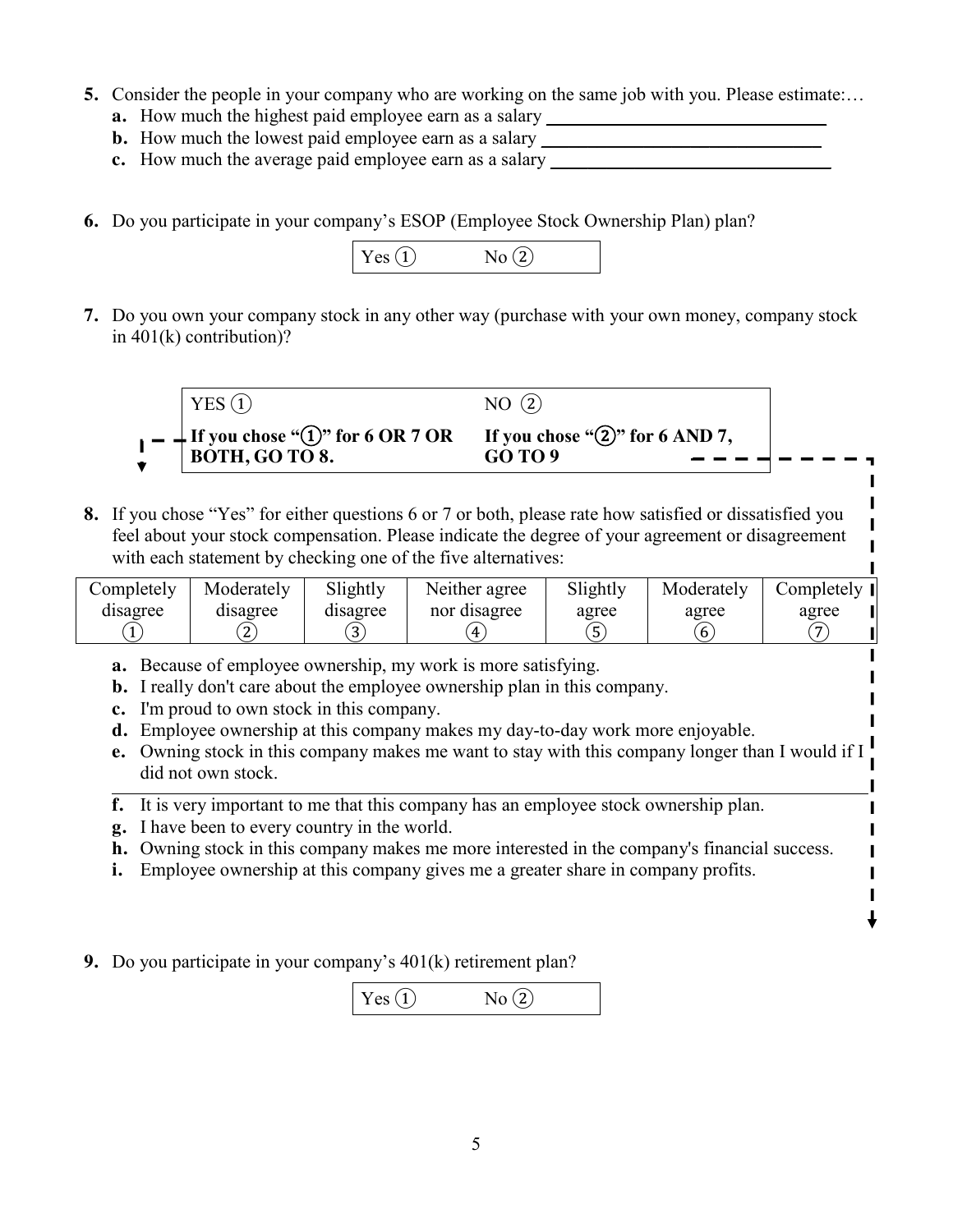**10.** Think about the home, boat or cabin that you own or co-own with someone, and the experiences and feelings associated with the statement 'THIS IS MY (OUR) HOUSE!' The following questions deal with the 'sense of ownership' that you feel for the organization that you work for. Please indicate the degree to which you personally agree or disagree with the follow.

| .<br>$\sim$<br>/ disagree<br>strongly<br><u>.</u><br>~ |            |     |           |            |          | strongty agree<br>dи<br>. . |
|--------------------------------------------------------|------------|-----|-----------|------------|----------|-----------------------------|
|                                                        | . .<br>. . | . . | $\Lambda$ | . .<br>. . | b<br>. . |                             |

- **a.** This is MY organization.
- **b.** I sense that this organization is OUR company.
- **c.** I feel a very high degree of personal ownership for this organization.
- **d.** I sense that this is MY company.
- **11.** In your job, how easy is it for you to see whether your co-workers are working well or poorly? Please rate on a scale of 1 to 10.



**12.** At your workplace, how hard would you say that people work? Please rate on a scale of 1 to 10.

| $\overline{\phantom{a}}$<br>$\sim$ $\sim$<br>NOt<br>"dl<br><b>.</b> | hard<br>`alı    |   |     |     |          |  | - -<br>$\Delta$ <b>PT</b><br>hord<br>ualu<br>◡ェ |
|---------------------------------------------------------------------|-----------------|---|-----|-----|----------|--|-------------------------------------------------|
|                                                                     | $\sqrt{2}$<br>∼ | ີ | 71. | . . | ∽<br>. w |  | (10)                                            |

**13.** If you were to see a fellow employee not working as hard or well as he or she should, how likely would you be to:

| Not at all likely | Not very likely | Somewhat likely | Very likely |
|-------------------|-----------------|-----------------|-------------|
|                   |                 |                 | д           |

- (1) Talk directly to the employee<br>
(2) Speak to your supervisor or m<br>
(3) Talk about it in a work group<br>
(4) Do nothing
- Speak to your supervisor or manager
- Talk about it in a work group or team
- Do nothing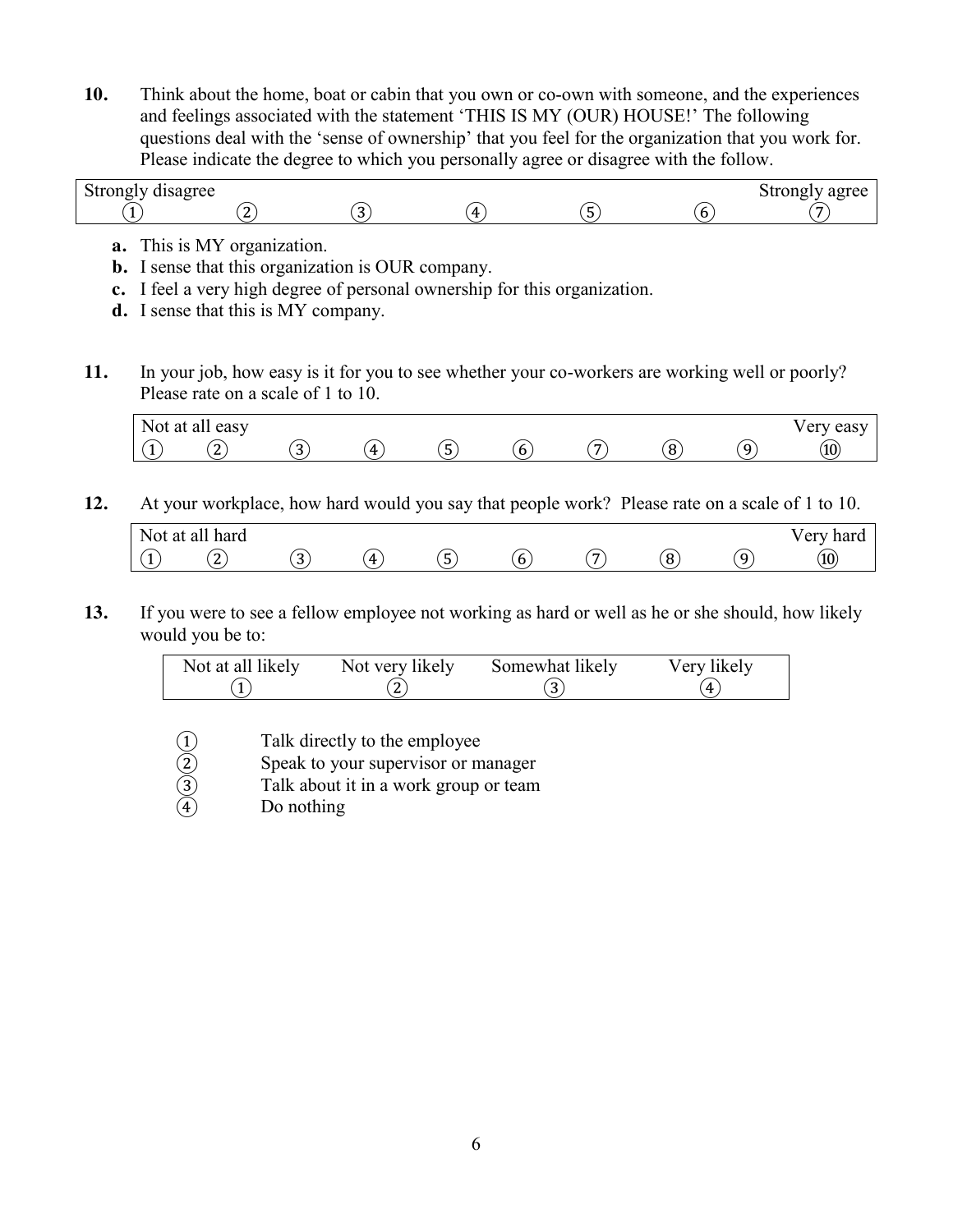**14. A.** Have you ever seen one of your fellow employees not working as hard or well as he or she should over an extended time period?

|                                  | Yes(1)                                                                                                                                      | $No$ $Q$                                                                                                                                                |                                                                           |
|----------------------------------|---------------------------------------------------------------------------------------------------------------------------------------------|---------------------------------------------------------------------------------------------------------------------------------------------------------|---------------------------------------------------------------------------|
|                                  | IF "YES," GO TO<br>QUESTION 14 - B                                                                                                          |                                                                                                                                                         | IF "NO", GO TO<br><b>QUESTION 16</b>                                      |
|                                  | <b>B.</b> What action, if any, did you take? (Mark all that apply)                                                                          |                                                                                                                                                         |                                                                           |
| $(2)$<br>$(3)$<br>$(4)$<br>$(5)$ | Talked to employee<br>Did something else<br>Did nothing                                                                                     | Talked to supervisor or manager<br>Talked about it in a work group or team                                                                              |                                                                           |
|                                  | C. What was the outcome of your actions?<br>Yes                                                                                             | N <sub>0</sub>                                                                                                                                          | Don't know                                                                |
|                                  | (1)                                                                                                                                         | (2)                                                                                                                                                     | $\circled{3}$                                                             |
| Other                            | Employee not working well resented it<br>Other employees appreciated it<br>Supervisor appreciated it<br>Employee not working well improved  |                                                                                                                                                         |                                                                           |
|                                  | Why might you be likely to do something when a fellow employee is not working as hard or well<br>as he or she should? (Mark all that apply) |                                                                                                                                                         |                                                                           |
| $(1)$ (2) (3) (4) (5) (6) (7)    | I like helping others<br>Want to keep work standards high<br>Other                                                                          | Employee might help me in the future<br>Other employees appreciate it when someone steps forward<br>Employee's poor performance could affect my own job | Poor performance will cost me and other employees in bonus or stock value |

⑦ Other

16. Why might you be likely to <u>do nothing</u> when a fellow employee is not working as hard or well as  $\downarrow$ he or she should? (Mark all that apply)

 $\blacksquare$ 

- 
- Other employees would react poorly
- It's the supervisor's job, not mine
- (1) Employee not working well would resent it<br>
(2) Other employees would react poorly<br>
(3) It's the supervisor's job, not mine<br>
(4) Some other employee could take care of it<br>
(5) There's no financial benefit for me<br>
(6) N Some other employee could take care of it
- There's no financial benefit for me
- Nothing in it for me personally
- **Other**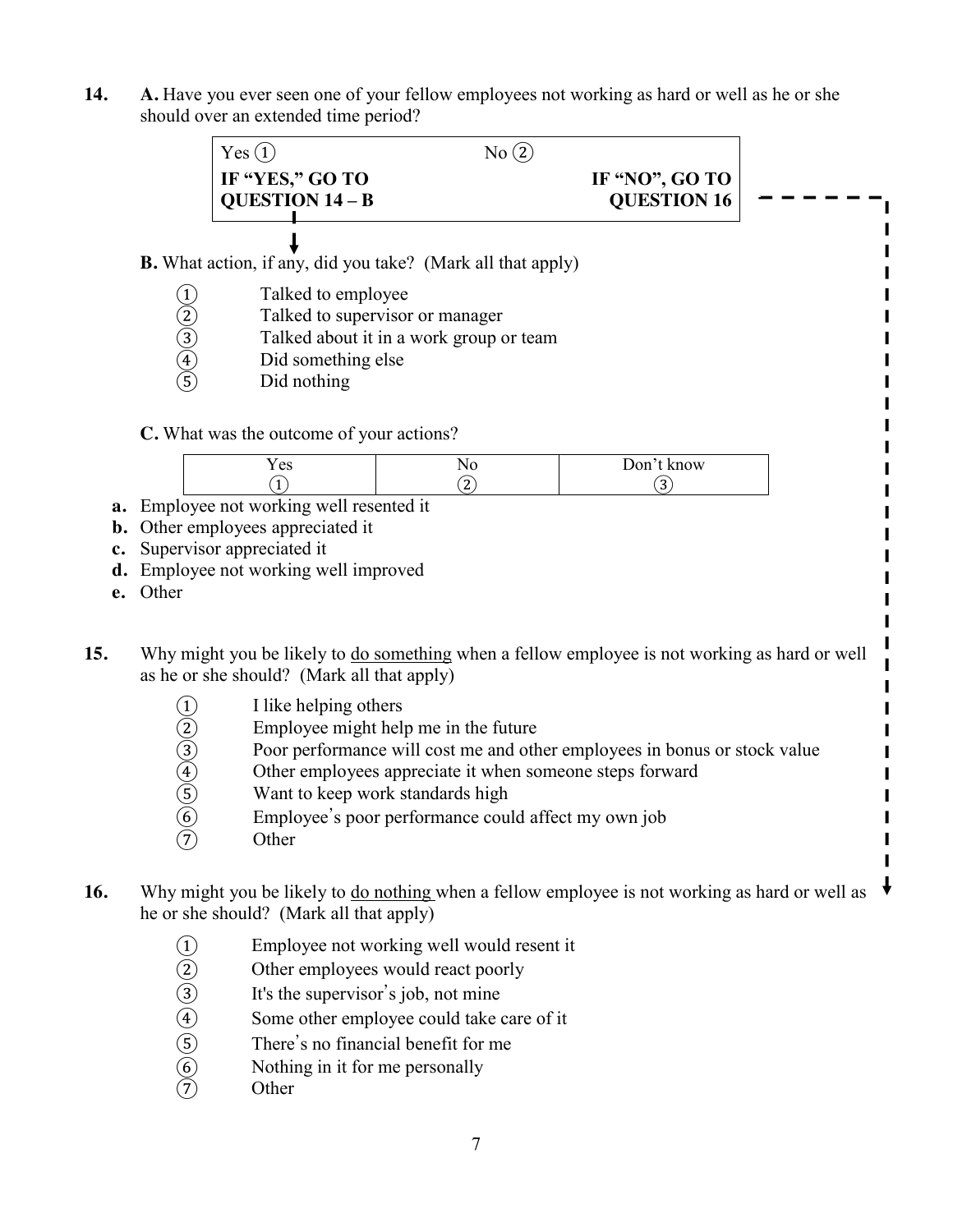**17.** Below are the statements about the philanthropic, ethical, and environmental activities of your firm. Please indicate how strongly you agree or disagree with each of the statements.

| Strongly            |   |             |    |        |   | Strongly |
|---------------------|---|-------------|----|--------|---|----------|
| $\cdot$<br>disagree |   |             |    |        |   | agree    |
|                     | ∼ | $\sim$<br>ັ | Д. | -<br>ັ | O | -        |

- **a.** Our company helps solve social problems.
- **b.** Our company has a strong sense of corporate social responsibility
- **c.** Our company gives adequate contributions to local communities.
- **d.** Our company allocates some of their resources to philanthropic activities.
- **e.** Our company plays a role in society that goes beyond the mere generation of profits.
- **f.** Our company encourages its employees to participate in voluntarily activities.
- **g.** Our company emphasizes the importance of its social responsibilities to its employees
- **h.** Our company organizes ethics training programs for its employees.
- **i.** Our employees are required to provide full and accurate information to all customers.
- **j.** Our company has a comprehensive code of conduct.
- **k.** Our company is recognized as a trustworthy company.
- **l.** Our company tries to offer environmentally friendly products.
- **m.** Our company has an environmentally related mission.
- **n.** Our company makes an all-out effort to maintain and preserve the environment.
- **18.** The statements below describe how you think about your work and your organization. Please indicate how much you agree or disagree with each of the statements.

| $\cdots$<br>lisagree<br>$+$ 0 0 10 $\sim$ 1<br>$\cdot$<br><b>DU</b><br>.<br>v.u<br>~ |   |    | agree |
|--------------------------------------------------------------------------------------|---|----|-------|
|                                                                                      | - | Δ. | ັ     |

- **a.** I am willing to work harder to help this company succeed.
- **b.** I am proud to work for [this organization].
- **c.** I feel a strong sense of belonging to this organization.
- **d.** I would refer a friend to come work at this organization.
- **e.** Overall, I am satisfied working at this organization.
- **f.** I provide constructive suggestions about how my department can improve its effectiveness.
- **g.** For issues that may have serious consequences, I express my opinions honestly even when others may disagree.
- **h.** I "touch-base" with my coworkers before initiating actions that might affect them.
- **i.** I encourage others to try new and effective ways of doing their job.
- **j.** I help others who have large amounts of work.
- **k.** I willingly share my expertise with my coworkers.
- **l.** I would turn down a job with more pay in order to stay with this organization.
- **m.** I plan to spend my career at [this organization].
- **n.** I intend to stay at [this organization] for at least the next 12 months.
- **o.** I do not plan to look for a job outside of this company in the next 6 months.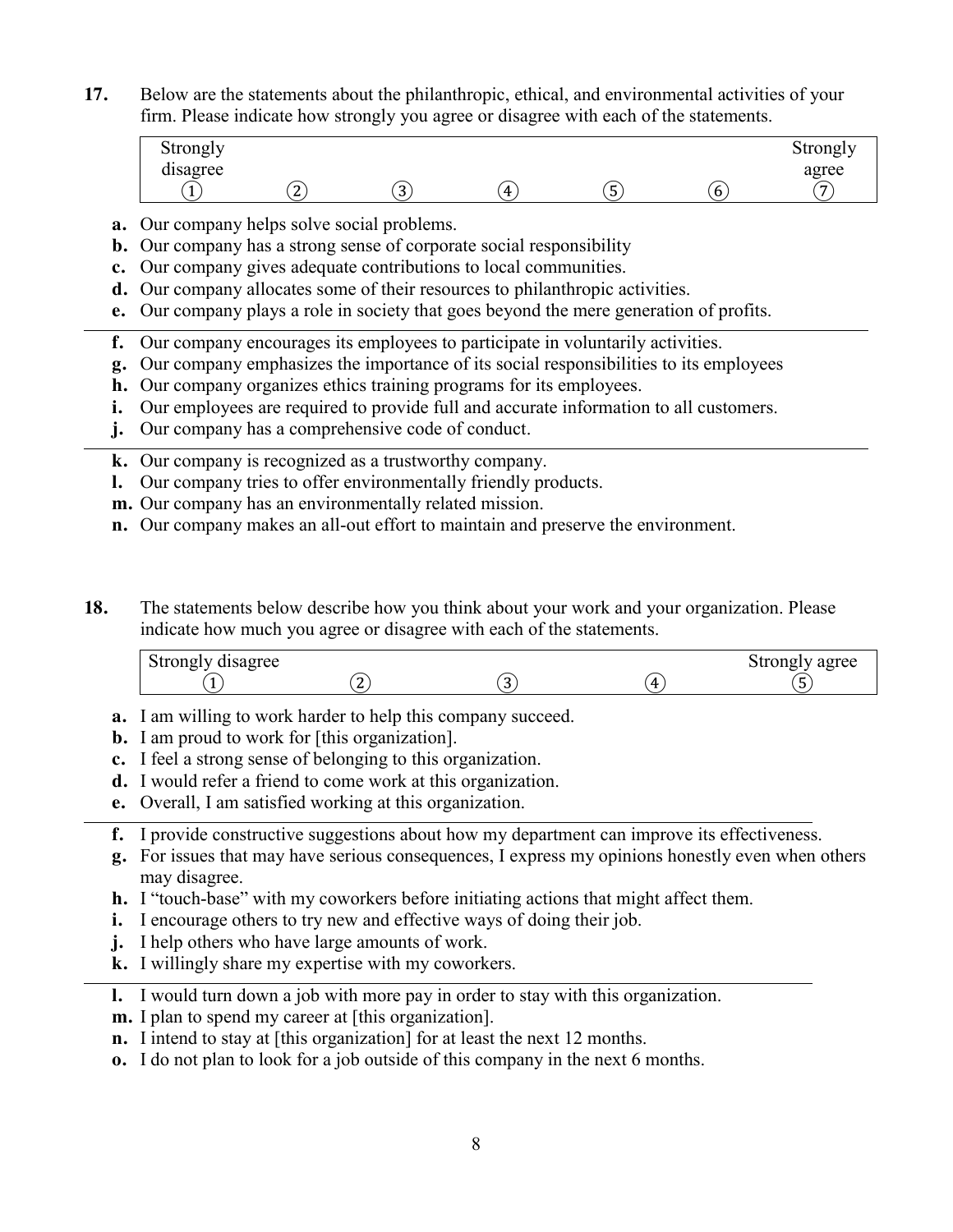**19.** How often has each of the following happened to you during the past three months?

| Several times a week | Several times a month | Once or twice | Nevei |
|----------------------|-----------------------|---------------|-------|
|                      |                       |               | 4     |

- **a.** I have come home from work too tired to do the chores which need to be done.
- **b.** It has been difficult for me to fulfill my family responsibilities because of the amount of time I spent on my job.
- **c.** I have arrived at work too tired to function well because of the household work I had done.
- **d.** I have found it difficult to concentrate at work because of my family responsibilities.
- **20.** Below are the statements about your involvement in different decisions on the job. How much direct involvement and influence do YOU have in;

| A lot of direct           | Some direct involvement | Only a little direct      | No direct involvement and |
|---------------------------|-------------------------|---------------------------|---------------------------|
| involvement and influence | and influence           | involvement and influence | influence                 |
|                           |                         |                           | 4                         |

- **a.** Deciding HOW to do your job and organize the work
- **b.** Deciding what TRAINING is needed for people in your work group or department
- **c.** Setting work SCHEDULES, including breaks, overtime and time off
- **d.** Deciding how much of a RAISE in pay the people in your work group should get
- **e.** Setting GOALS for your work group or department
- **f.** Deciding how to work with new EQUIPMENT OR SOFTWARE, if that's ever been needed
- **g.** Setting SAFETY standards and practices
- **h.** Deciding what kinds of BENEFITS are offered to employees
- **i.** Overall, how satisfied are you with the influence you have in company decisions that affect your job or work life? Would you say you are;

| Verv satisfied | Somewhat satisfied | Not too satisfied | Not at all satisfied |
|----------------|--------------------|-------------------|----------------------|
|                |                    | . .               | Д.                   |

**21.** The statements below describe experience related to various aspects of your total compensation (regular fixed pay, overtime pay, profit sharing or gain sharing, employee stock ownership plan contribution, etc.) and the rules and procedures of your compensation. Please choose the most suitable answer.

| To a very small |                   | To a moderate |                   | To a very large |
|-----------------|-------------------|---------------|-------------------|-----------------|
| extent          | To a small extent | extent        | To a large extent | extent          |
|                 | ∽<br>∼            |               | Δ.                |                 |

**A.** The questions below refer to the **total compensation** you receive from your supervisor, such as pay, rewards, evaluations, promotions, assignments, etc. To what extent:

- **a.** Does your total compensation reflect the effort you have put into your work?
- **b.** Is your total compensation appropriate for the work you have completed?
- **c.** Does your total compensation reflect what you have contributed to the organization?
- **d.** Is your total compensation justified, given your performance?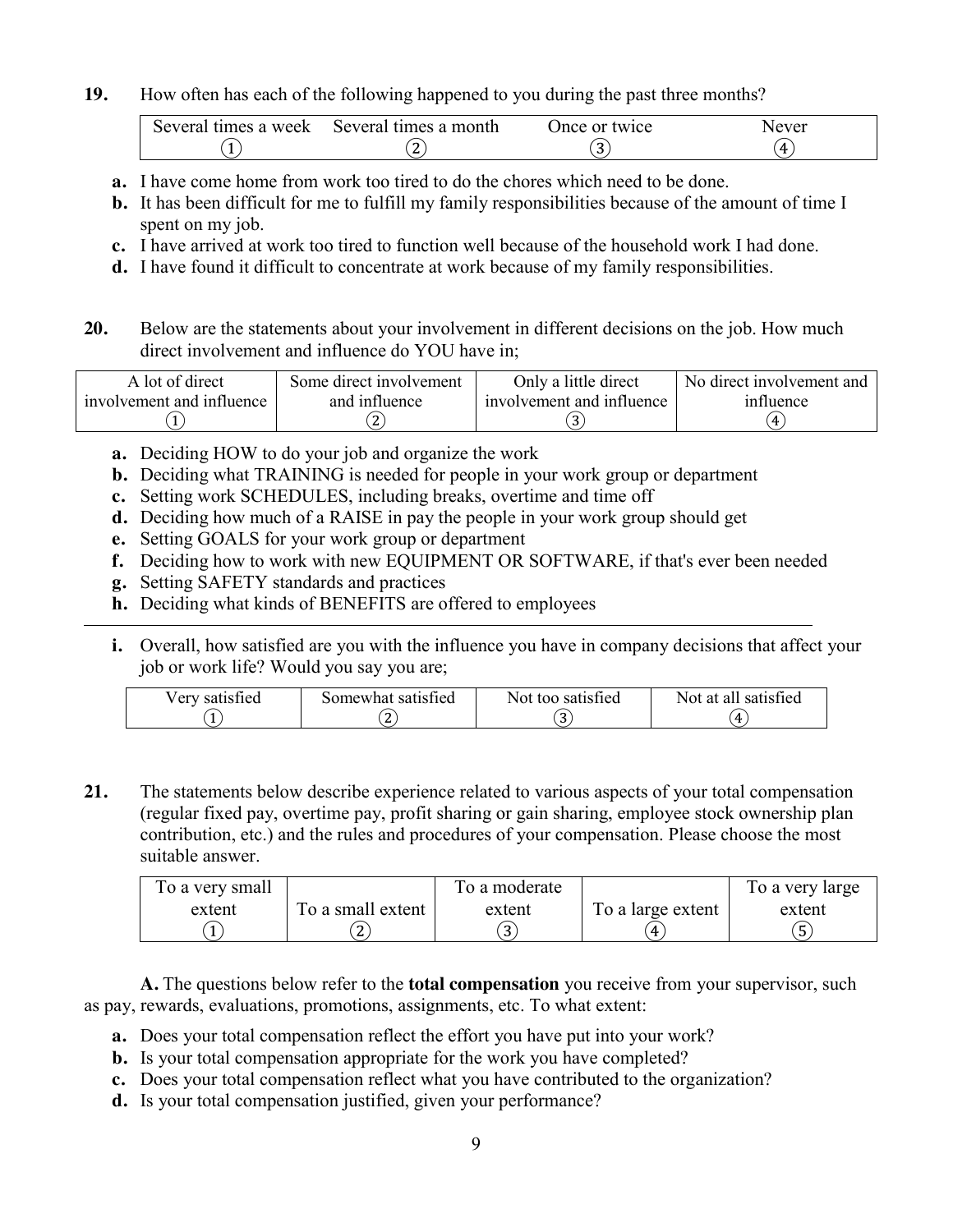| To a very small |                   | To a moderate |                   | To a very large |
|-----------------|-------------------|---------------|-------------------|-----------------|
| extent          | To a small extent | extent        | To a large extent | extent          |
|                 |                   |               | 4                 | د               |
|                 |                   |               |                   |                 |

**B.** The questions below refer to the **procedures** your supervisor uses to make decisions about your total compensation. To what extent:

- **a.** Have those procedures been applied consistently?
- **b.** Have those procedures been free of bias?
- **c.** Have those procedures been based on accurate information?
- **d.** Have you been able to appeal the total compensation arrived at by those procedures?
- **e.** Have those procedures upheld ethical and moral standards?

**22.** Please indicate how much you agree or disagree with the statements below.

| Strongly disagree |   |    | Strongly agree |
|-------------------|---|----|----------------|
|                   | - | Д. |                |

- **a.** Trying to improve things around here by speaking up is a waste of time.
- **b.** It is useless for me to suggest new ways of doing things here.
- **c.** I sleep less than one hour per night
- **d.** Nothing changes even if I speak up to managers.

**23.** Below are a number of statements that describe different feelings that you may have at work.

**A.** Please indicate how often you have felt the following statements.

|       | A few times | Once a                               | A few times |             | A few times |                |
|-------|-------------|--------------------------------------|-------------|-------------|-------------|----------------|
| Never |             | a year or less month or less a month |             | Once a week | a week      | Every day      |
|       |             | $\sim$<br>ັ                          | Δ.          |             | 6           | $\overline{ }$ |

- **a.** I feel burned out from my work.
- **b.** I have become more callous toward people since I took this job.

**B.** Please choose which of the following statements best describes your current situation.

- ① I enjoy my work. I have no symptoms of burnout.
- ② Occasionally I am under stress, and I don't always have as much energy as I once did, but I don't feel burned out.
- ③ I am definitely burning out and have one or more symptoms of burnout, such as physical and emotional exhaustion.
- ④ The symptoms of burnout that I'm experiencing won't go away. I think about frustration at work a lot.
- ⑤ I feel completely burned out and often wonder if I can go on. I am at the point where I may need some changes or may need to seek some sort of help.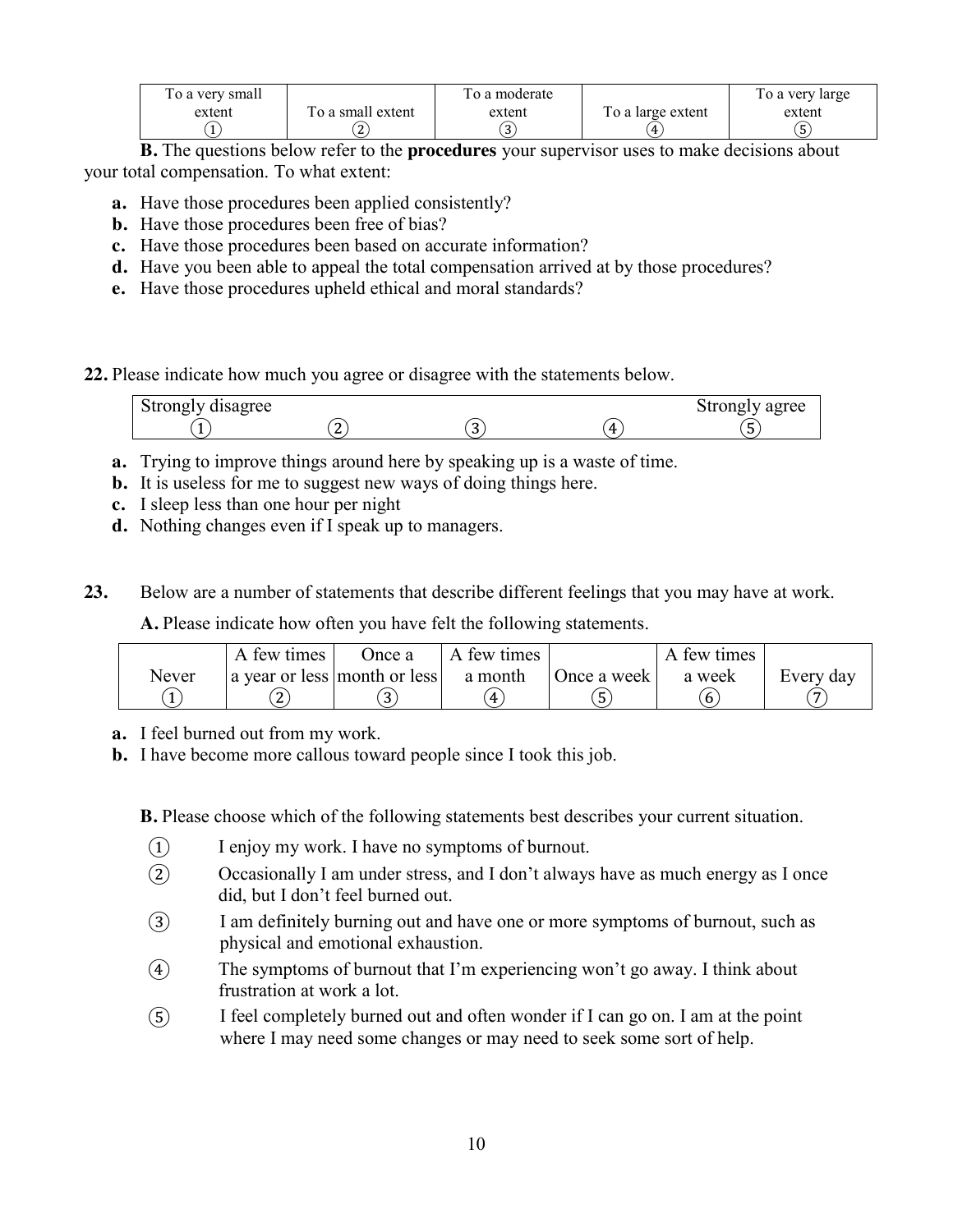- **24. A.** The questions below are about your experience of employment at the FORMER organization you worked for and at the CURRENT organization you are working for.
	- **a.** In your last job before this one, did you work in an ESOP (Employee Stock Ownership Plan) company?

| Yes, it was an ESOP                                      |                  |                  | No, it was NOT an ESOP  |                          |                      |
|----------------------------------------------------------|------------------|------------------|-------------------------|--------------------------|----------------------|
| (Employee Stock)                                         |                  | (Employee Stock) |                         | This is my first job     |                      |
| Ownership Plan) company                                  |                  |                  | Ownership Plan) company |                          |                      |
|                                                          |                  |                  |                         | (3)                      |                      |
| IF " $(1)$ " OR " $(2)$ ," GO TO THE                     |                  |                  |                         |                          | IF " $\mathbb{B}$ ," |
| <b>NEXT QUESTION</b>                                     |                  |                  |                         | <b>GO TO QUESTION 25</b> |                      |
|                                                          |                  |                  |                         |                          |                      |
| <b>B.</b> How long did you work for the former employer? |                  |                  |                         |                          |                      |
| $0 \sim 1$ years                                         | $2 \sim 4$ years |                  | $5-9$ years             | $10~19$ years            | 20 or longer         |
|                                                          |                  |                  | 3.                      | 4                        |                      |
|                                                          |                  |                  |                         |                          |                      |

**C.** Please indicate how you compare various aspects of your CURRENT job to those of your FORMER job (PLEASE LEAVE BALNK WHEN NOT APPLICABLE).

|  | worse<br>substantially | w<br>orse<br>∼ | omparable | <b>Better</b><br>Д. | better<br>substantially<br>$\overline{\phantom{0}}$<br>ت |
|--|------------------------|----------------|-----------|---------------------|----------------------------------------------------------|
|--|------------------------|----------------|-----------|---------------------|----------------------------------------------------------|

- **a.** The total pay of the CURRENT job is…
- **b.** The job security of the CURRENT job is…
- **c.** The PROFIT SHARING or GAIN SHARING PAY of the CURRENT job is…
- **d.** The pension benefit of the CURRENT job is…
- **e.** The health insurance benefit of the CURRENT job is…
- **f.** The paid vacation benefit of the CURRENT job is…
- **g.** The opportunity to participate in making workplace decisions of the CURRENT job is…

*The following questions are about your political and community participation, as well as how you think about the politics. These questions are included in order to understand the impact of ESOP (Employee Stock Ownership Plan) outside the workplace and have nothing to do with your political inclinations.*

- **25.** The statements below are about our government and politics. Please choose the answer that best describes how you think.
	- **a.** How often do politics and government seem so complicated that you can't really understand what's going on?

| <b>Iways</b> | Most of<br>time<br>the | $\sim$<br>half the time<br>About | Some of<br>the<br>time | Never |
|--------------|------------------------|----------------------------------|------------------------|-------|
|              |                        |                                  | $\mathcal{L}$          | ີ     |

**b.** How well do you understand the important political issues facing our country?

| Extremely well | Very well | Moderately well | $\sim$ 1.<br>Slightly well | at all<br>Not well |
|----------------|-----------|-----------------|----------------------------|--------------------|
|                |           |                 | Д.                         |                    |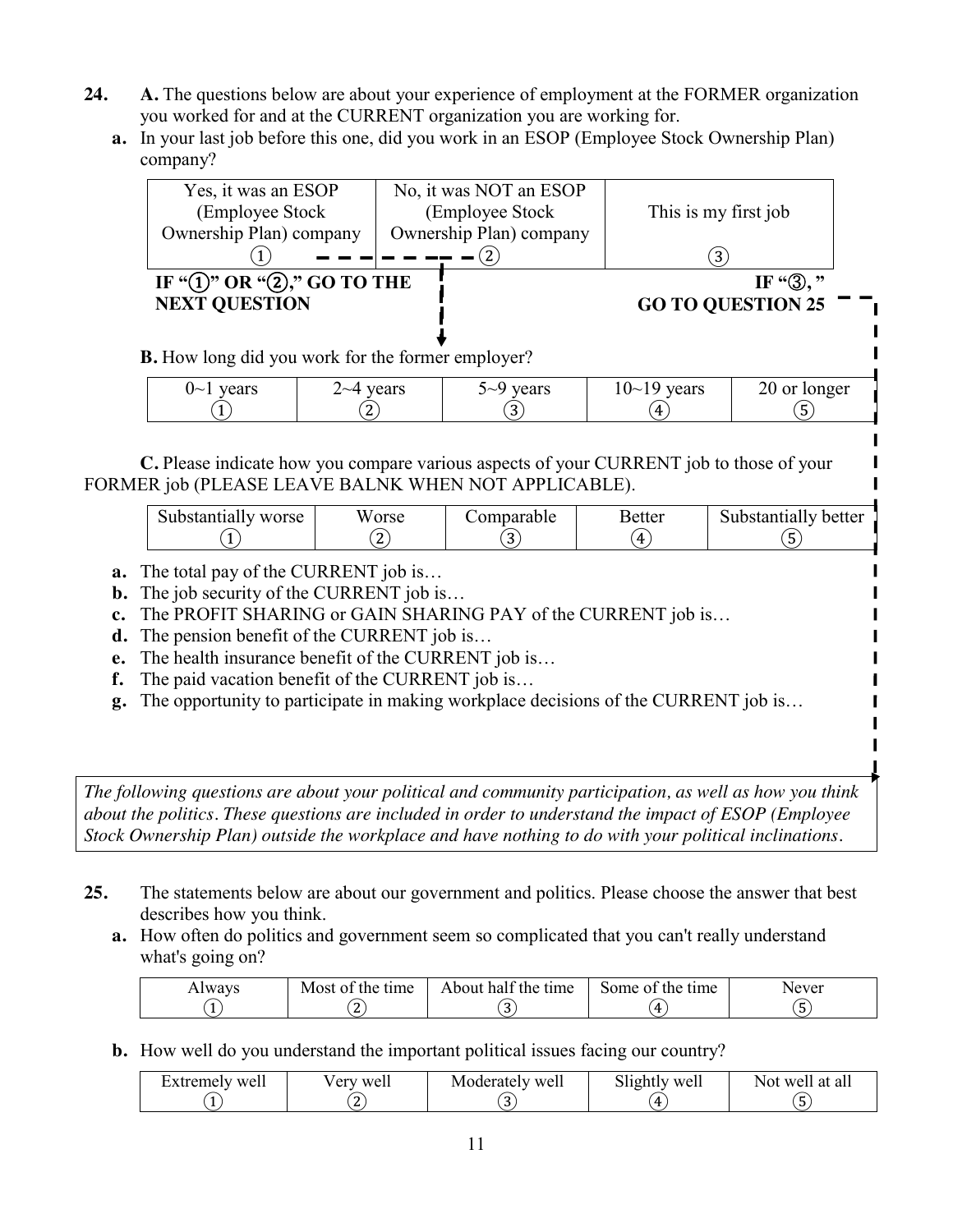**c.** How much do public officials care what people like you think?

| deal<br>$\alpha$ roc | 10t | amount<br>$\sim$ $\sim$ $\sim$<br>ане<br>$10 - 10$ |    | al.<br>$-1$                     |
|----------------------|-----|----------------------------------------------------|----|---------------------------------|
|                      |     |                                                    | Д. | $\overline{\phantom{a}}$<br>. . |

**d.** How much can people like you affect what the government does?

| deal<br>orea<br>$\overline{ }$ | $\cdot \cdot$ lot | `amount<br>$\cdot$ moder <sup>o+</sup> | nttie              | `all<br>$-1$ |
|--------------------------------|-------------------|----------------------------------------|--------------------|--------------|
|                                | ∼                 | ີ                                      | $\mathcal{L}$<br>− |              |

**26.** During a TYPICAL MONTH in the last 12 months, how often did you discuss politics with family or friends?

| <b>Basically</b> |                        | A few times a A few times a | Once a month | Less than    | Not at all |
|------------------|------------------------|-----------------------------|--------------|--------------|------------|
| every day        | week<br>$\overline{ }$ | month                       | Д            | once a month | o          |

**27.** Below is a list of types of groups or organizations in which people sometimes participate. Have you participated in any of these groups during the last 12 months?

| -      |                                 |
|--------|---------------------------------|
| $\sim$ | .<br>$\sim$<br>$\sim$<br>$\sim$ |

- **a.** A school group, neighborhood, or community association such as PTA or neighborhood watch group?
- **b.** A service or civic organization such as American Legion or Lions Club?
- **c.** A sports or recreation organization such as a soccer club or tennis club?
- **d.** A church, synagogue, mosque, or other religious institution or organization, NOT COUNTING your attendance at religious services?
- **e.** A committee or as an officer of any group or organization?
- **f.** Any other type of organization that are not mentioned above?
- **28.** Here are some different forms of political and social action that people can take. Please indicate, for each one, whether you have done any of these things in the past year, whether you have done it in the more distant past, whether you have not done it but might do it, or have not done it and would never, under any circumstances, do it.

| Have done it in the past | Have done it in the | Have not done it but | Have not done it and |
|--------------------------|---------------------|----------------------|----------------------|
| vear                     | more distant past   | might do it          | would never do it    |
|                          |                     |                      |                      |

- **a.** Signed a petition
- **b.** Boycotted, or deliberately bought, certain products for political, ethical or environmental reasons
- **c.** Took part in a demonstration
- **d.** Attended a political meeting or rally
- **e.** Contacted, or attempted to contact, a politician or a civil servant to express your views
- **f.** Donated money or raised funds for a social or political activity
- **g.** Contacted or appeared in the media to express your views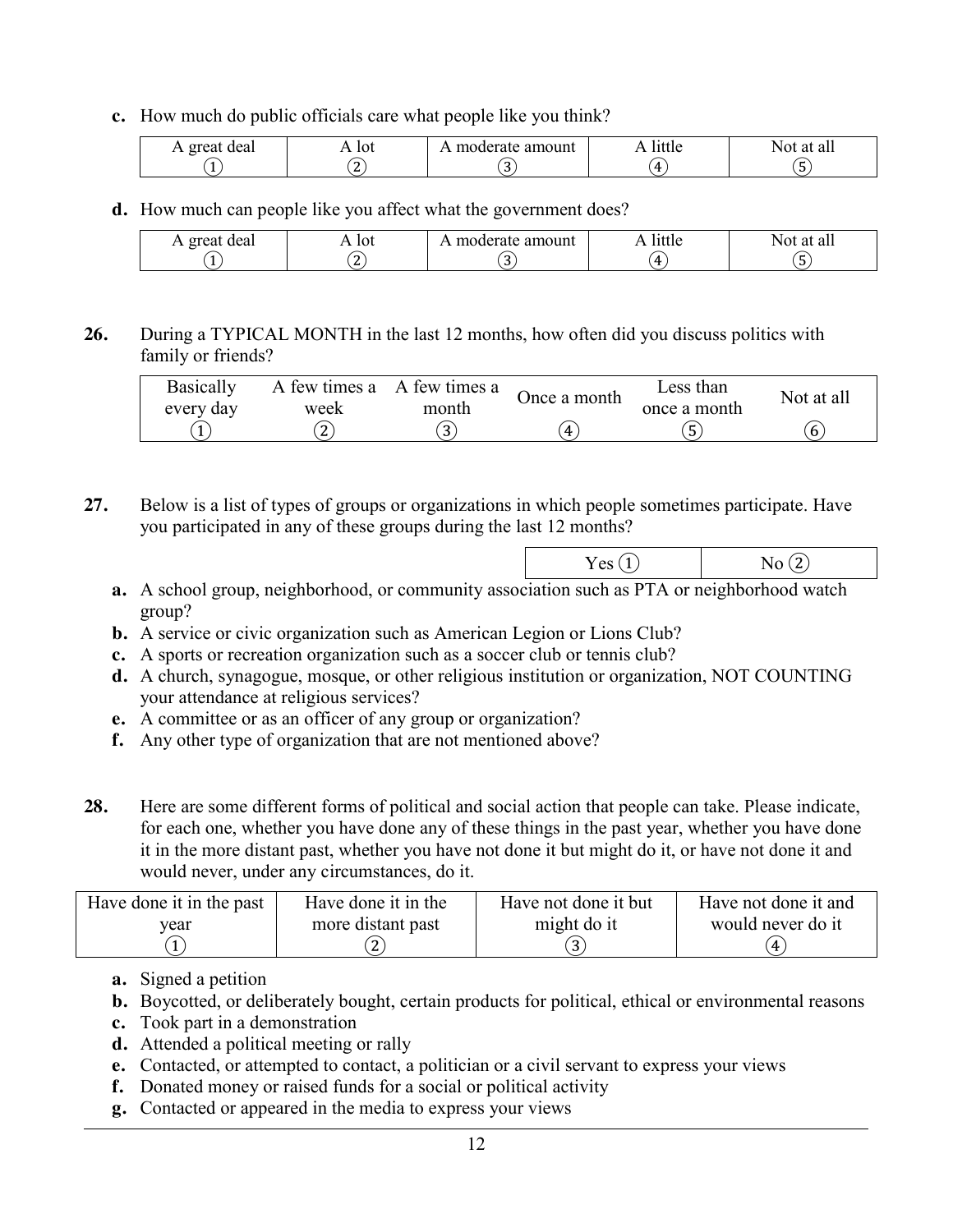**h.** In 2016, you remember that Clinton ran for President on the Democratic ticket against Trump for the Republicans. Do you remember for sure whether or not you voted in that election?

| oted | Did not vote             | Ineligible  | No answer |
|------|--------------------------|-------------|-----------|
|      | $\overline{\phantom{0}}$ | $\sim$<br>ັ | Д         |

**i.** This question is about LOCAL elections, such as for mayor or a school board. Do you always vote in local elections, sometimes vote, rarely vote, or never vote?

| Always vote | Sometimes vote | Rarely vote | Never vote |
|-------------|----------------|-------------|------------|
|             |                | ∽<br>ш      | 4          |

**j.** How often, if at all, have you used the Internet to express (your/his/her) opinions about political or community issues within the last 12 months?

| <b>Basically</b> |      | A few times a A few times a | Once a month | Less than    | Not at all |
|------------------|------|-----------------------------|--------------|--------------|------------|
| every day        | week | month                       |              | once a month |            |
|                  |      | $\sim$<br>ت                 |              | ວ            | o          |

- **29.** In the next set of questions, "leader" refers to your direct manager or supervisor. The next seven questions ask you to describe your relationship with your leader. For each of the items, please indicate the degree to which you think the item is true for you.
	- **a.** Do you know where you stand with your leader… and do you usually know how satisfied your leader is with what you do?

| Rarely $(1)$ | Occasionally $(2)$ | Sometimes $(3)$ | Fairly Often 4 | Very Often $(5)$ |
|--------------|--------------------|-----------------|----------------|------------------|
|              |                    |                 |                |                  |

**b.** How well does your leader understand your job problems and needs?

|                 |                | A fair amount |                   |                    |
|-----------------|----------------|---------------|-------------------|--------------------|
| Not a bit $(1)$ | A little $(2)$ | 3,            | Quite a bit $(4)$ | A great deal $(5)$ |

**c.** How well does your leader recognize your potential?

|  | Not at all $(1)$ | little ( | Moderately $(3)$ | Mostly (4) | Fully |
|--|------------------|----------|------------------|------------|-------|
|--|------------------|----------|------------------|------------|-------|

**d.** Regardless of how much formal authority your leader has built into his or her position, what are the chances that your leader would use his or her power to help you solve problems in your work?

| None $(1)$ | Small $(2)$ | Moderate $(3)$ | High(4) | Very high $(5)$ |
|------------|-------------|----------------|---------|-----------------|
|------------|-------------|----------------|---------|-----------------|

**e.** Again, regardless of how much formal authority your leader has, what are the chances that he or she would "bail you out" at his or her expense?

| None | $\lambda$ | -ivioger<br>аге<br>5. | Δ.<br>110h | <u>la 10-la</u><br>◡⊥ |
|------|-----------|-----------------------|------------|-----------------------|
|      |           |                       |            |                       |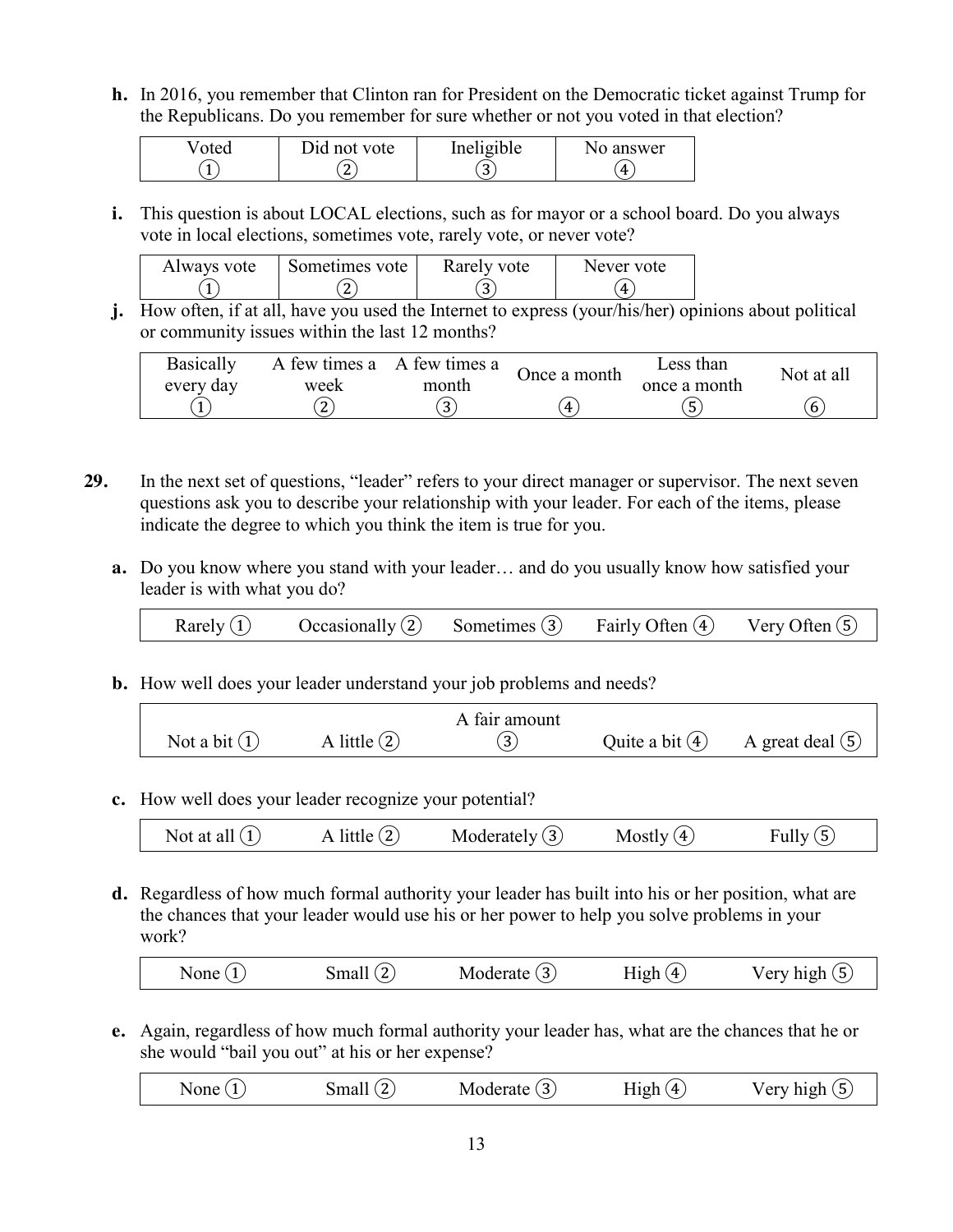**f.** I have enough confidence in my leader that I would defend and justify his or her decision if he or she were not present to do so.

| Strongly |          |         |       |                |
|----------|----------|---------|-------|----------------|
| disagree | Disagree | Neutral | Agree | Strongly agree |
|          | ▵        | ر       | 4     | ر              |

**g.** How would you characterize your working relationship with your leader?

| Extremely   | Worse than |         | Better than | Extremely |
|-------------|------------|---------|-------------|-----------|
| ineffective | average    | Average | average     | effective |
|             | ◠<br>∼     | ັ       | 4           | 5         |

**30.** The statements below describe various aspects of the policies at the organization you work for. Please indicate whether you agree or disagree with each statement:

|--|--|--|

- **a.** Applicants for this job take formal tests (paper and pencil or work sample) before being hired.
- **b.** Applicants for this job undergo structured interviews (job related questions, same questions asked for all applicants) before being hired.
- **c.** Employees in this job are involved in formal participation processes such as quality improvement groups, problem solving groups, or roundtable discussions.
- **d.** Employees in this job have a reasonable and fair complaint process.
- **e.** Employees in this job have the opportunity to earn group bonuses for productivity, performance, or other group performance outcomes.
- **f.** Employees in this job have the opportunity to earn individual bonuses (or commissions) for productivity, performance, or other individual performance outcomes.
- **g.** At least once a year employees in this job receive a formal evaluation of their performance.
- **h.** Employees in this job regularly receive formal communication regarding company goals and objectives.
- **i.** In the last 4 months, the company has made a change in how work is completed in my department based on the suggestion(s) of an associate or group of employees.
- **j.** Pay raises for employees in this job are based on job performance.
- **k.** Qualified employees in this job have the opportunity to be promoted to positions of greater pay and/or responsibility within the company.
- **l.** Employees in this job are allowed to make important work related decisions such as how the work is done or implement new ideas.
- **m.** The company hires only the very best people for this job.
- **n.** Total pay for this job is the highest for the type of work in the area.
- **o.** On average, how many hours of formal training do employees in this job receive each year? Number of hours: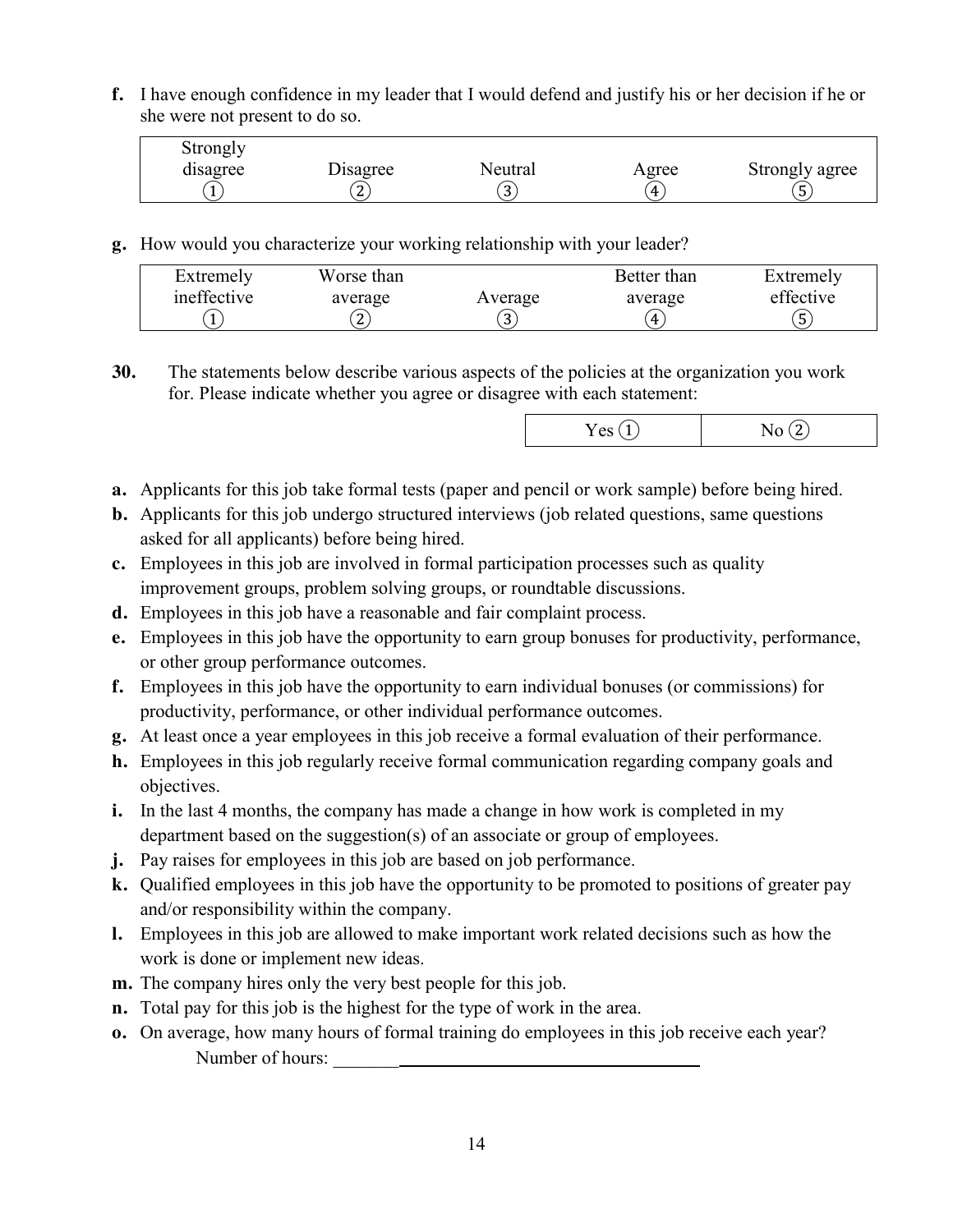**31.** The statements below describe various aspects of the policies at the organization you work for. Please indicate whether you agree or disagree with each statement:

| $\sim$ $\sim$<br>Strongly disagree |  |              | Strongly agree |
|------------------------------------|--|--------------|----------------|
|                                    |  | $\mathbf{H}$ |                |

A. Training

- **a.** Employees receive training in group decision making/problem solving skills.
- **b.** Employees receive training on how the business works (accounting, finance, etc.).
- **c.** Employees receive training about how to read financial statements.

B. Information Sharing

- **d.** Employees receive detailed information about workgroup/team performance on a regular basis.
- **e.** Employees receive detailed information about company performance on a regular basis.
- **f.** Employees receive formal training to help them understand financial information shared by the company.

C. ESOP communication

- **g.** Employees receive formal training about the ESOP and how it works.
- **h.** The information I receive about the ESOP is too complicated
- **i.** I do not really understand how the ESOP works.
- **j.** The information I receive about the ESOP is clear and easy to understand.

**32.** Please indicate how satisfied you are with each of these channels your company uses to communicate ESOP to you (PLEASE LEAVE BLANK IF NOT APPLICABLE).

| Completely<br>satisfied |                         |        |   | Completely<br>unsatisfied |
|-------------------------|-------------------------|--------|---|---------------------------|
|                         | $\mathbf{\hat{a}}$<br>∼ | ∽<br>ີ | 4 | ა                         |

- **a.** Written materials (paper or electronic)
- **b.** In-person training
- **c.** Regular meetings where ESOP is discussed
- **d.** Newsletter
- **e.** Off-site ESOP events
- **f.** Third party training or conference
- **g.** Other

### **33.** Thinking about the next twelve months, how likely do you think it is that you will lose your job or be laid off?

| Very likely | Fairly likely | Not too likely | Not at all likely | Will be leaving<br>labor force |
|-------------|---------------|----------------|-------------------|--------------------------------|
|             | n<br>▵        | ັ              | 4                 |                                |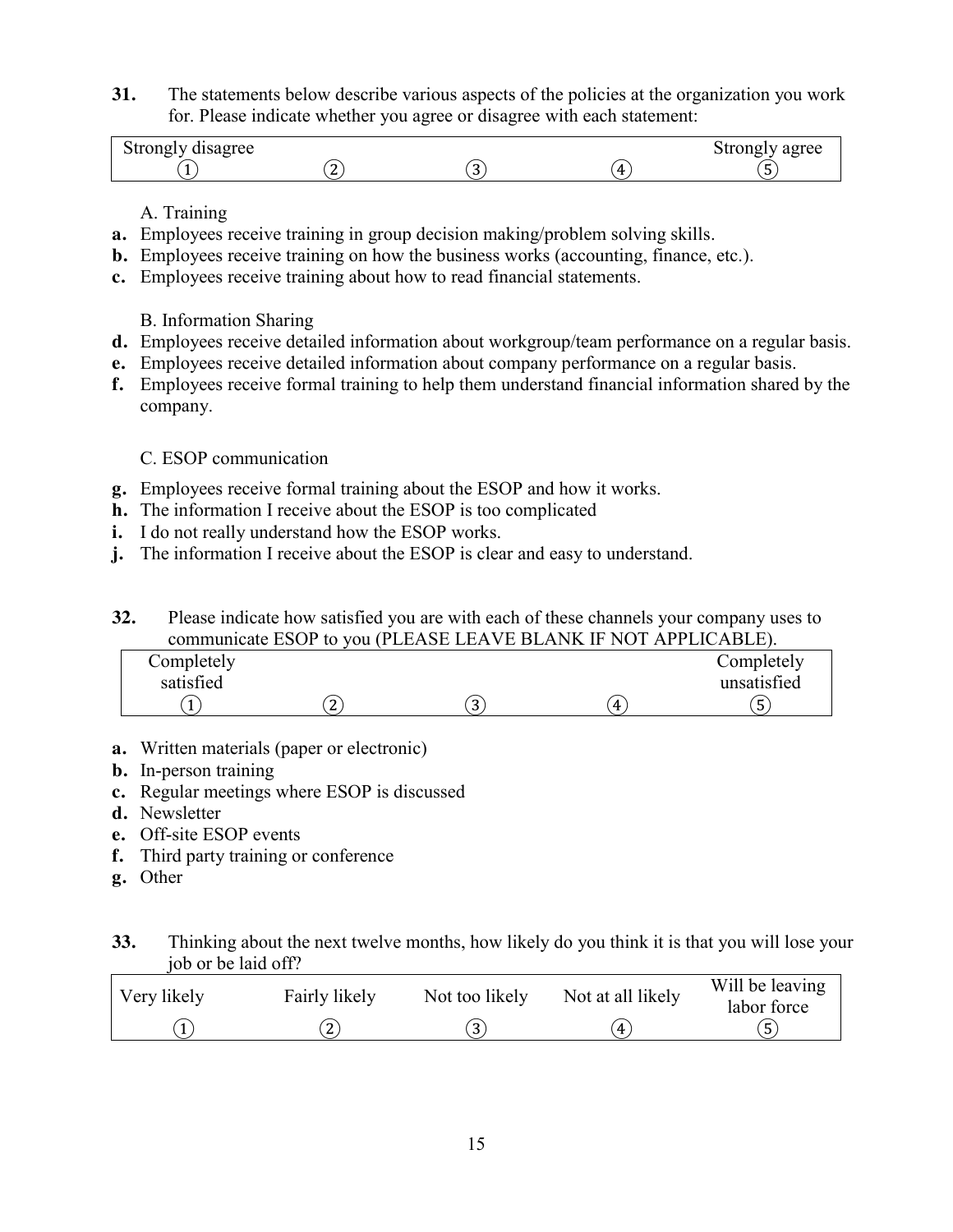#### *\*\*\* Demographic Questions \*\*\**

**34.** Because this survey is part of a global study, we would like to ask the following questions in order to be able to compare your answers with those of similar employees in other companies and the general population. These background questions are for statistical purposes only. No data will be used to identify any individual. If you prefer not to answer any question, simply leave the answer blank.

| $a. \text{Age}$<br><b>b.</b> Sex | Female $(1)$      | Male $(2)$       |           |         |               |
|----------------------------------|-------------------|------------------|-----------|---------|---------------|
| c. Marital status                |                   |                  |           |         |               |
| Married                          | Living as married | Divorced         | Separated | Widowed | Never married |
| (1)                              | $\mathbf{2)}$     | $\left(3\right)$ | (4)       | (5)     | (6)           |

- **d.** Total size of family living in your household (including yourself):
- **e.** Number of children under age 18:

#### **f.** Completed schooling:

- 
- 9<sup>th</sup> to 12<sup>th</sup> grade, no diploma
- High school graduate or GED
- Some college, but no degree
- Associate degree in college
- Bachelor's degree
- Master's degree
- (1) Less than 9<sup>th</sup> grade<br>
(2) 9<sup>th</sup> to 12<sup>th</sup> grade, no<br>
(3) High school gradua<br>
Some college, but r<br>
(5) Associate degree in<br>
(6) Bachelor's degree<br>
(7) Master's degree<br>
(9) Professional school<br>
(9) Doctorate degree ⑧ Professional school degree (such as MD or JD)
- ⑨ Doctorate degree

#### **g.** Background:

| Asıan | Black  | T T *<br>$\bullet$<br>Hispanic or<br>∟atıno | Native<br>American | White             | <b>Other</b> |
|-------|--------|---------------------------------------------|--------------------|-------------------|--------------|
|       | ำ<br>▵ | $\sim$<br><u>ل </u>                         | Δ.                 | -<br><sub>5</sub> | O            |

**h.** Do you have a health problem or impairment lasting 6 months or more that limits the kind or amount of work, housework, or other major activities you can do?

|--|

- **35.** The following questions regarding compensation are for comparison purposes only. No data will be used to identify any individual. If you prefer not to answer a question, you may leave it blank.
- **a.** In your job are you eligible for any type of performance-based pay, such as individual or group bonuses, or any type of profit-sharing?

$$
Yes \text{ } (1) \qquad \qquad No \text{ } (2)
$$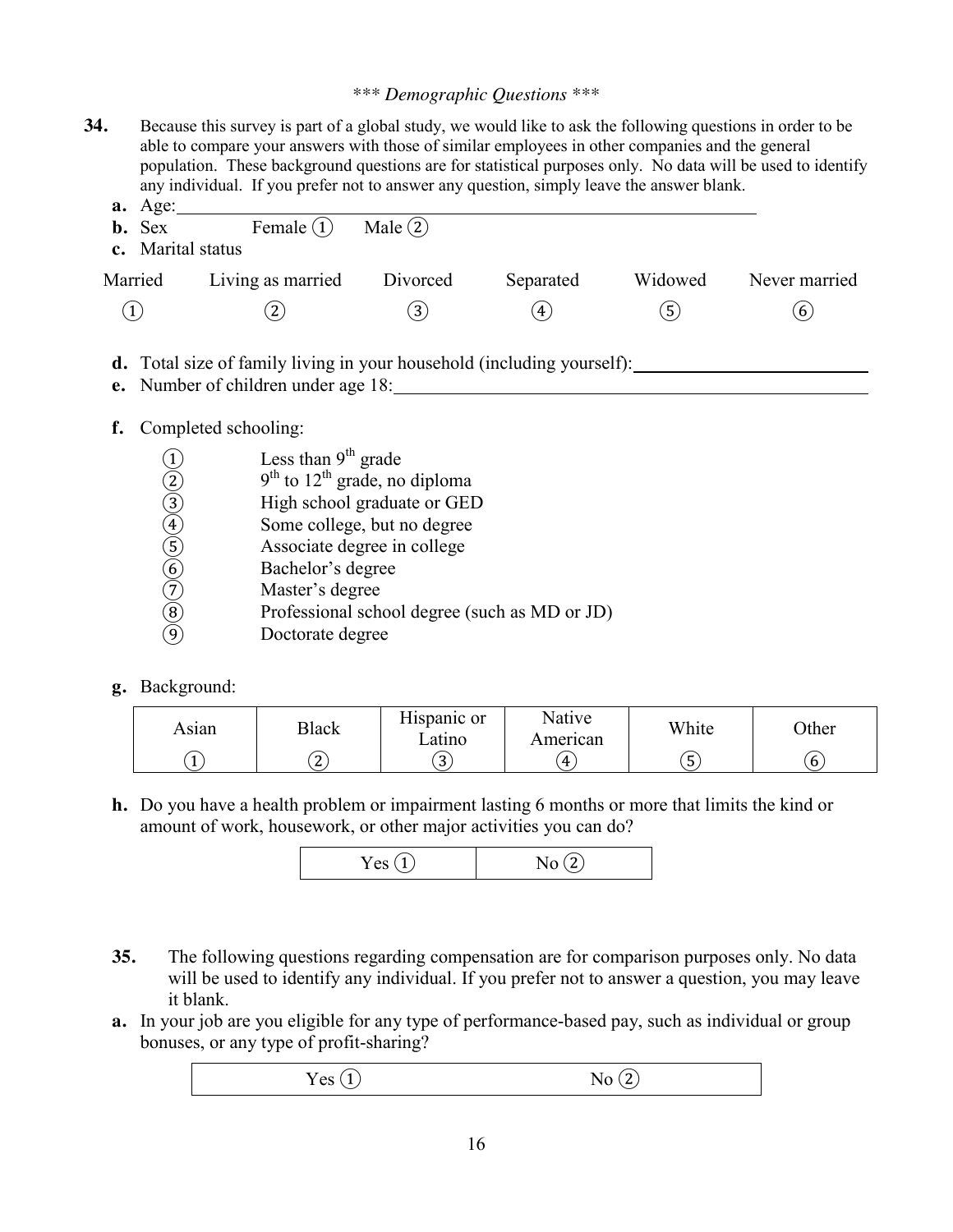**b.** If you answered "Yes", what does the size of these performance-based payments depend on? (mark all that apply)

|                    | Work group or |             |                |
|--------------------|---------------|-------------|----------------|
| Company profits or | department    | Individual  |                |
| performance        | performance   | performance | Does not apply |
|                    | n.            |             |                |

**c.** Did you receive any of these payments in the year 2018?

- **d.** What was the approximate total dollar value of the COMPANY PERFORMANCE-based payments in 2018?
	-
	- (1)  $$0 \sim $1,999$ <br>(2)  $$2,000 \sim $4,$
	- (2)  $$2,000 \sim $4,999$ <br>(3)  $$5,000 \sim $9,999$  $$5,000 \sim $9,999$
	-
	- $$20,000 \sim $24,999$
	- $$30,000 \sim $39,999$
	- (4)  $$10,000 \sim $19,999$ <br>
	(5)  $$20,000 \sim $24,999$ <br>
	(6)  $$30,000 \sim $39,999$ <br>
	(7)  $$40,000 \sim $49,999$  $$40,000 \sim $49,999$
	- $\circledS$  \$50,000 ~ \$99,999
	- ⑨ More than \$100,000
	- ⑩ Does not apply
- **e.** What was the approximate total dollar value of the workgroup or DEPARTMENT PERFORMANCE-based payments in 2018?
	- $\bigcirc$  \$0 ~ \$1,999
	- $(2)$  \$2,000 ~ \$4,999
	-
	- $$10,000 \sim $19,999$
	- (3)  $$5,000 \sim $9,999$ <br>(4)  $$10,000 \sim $19,99$ <br>(5)  $$20,000 \sim $24,99$  $$20,000 \sim $24,999$
	-
	- (6)  $$30,000 \sim $39,999$ <br>(7)  $$40,000 \sim $49,999$
	- (7)  $$40,000 \sim $49,999$ <br>(8)  $$50,000 \sim $99,999$  $$50,000 \sim $99,999$
	- ⑨ More than \$100,000
	- ⑩ Does not apply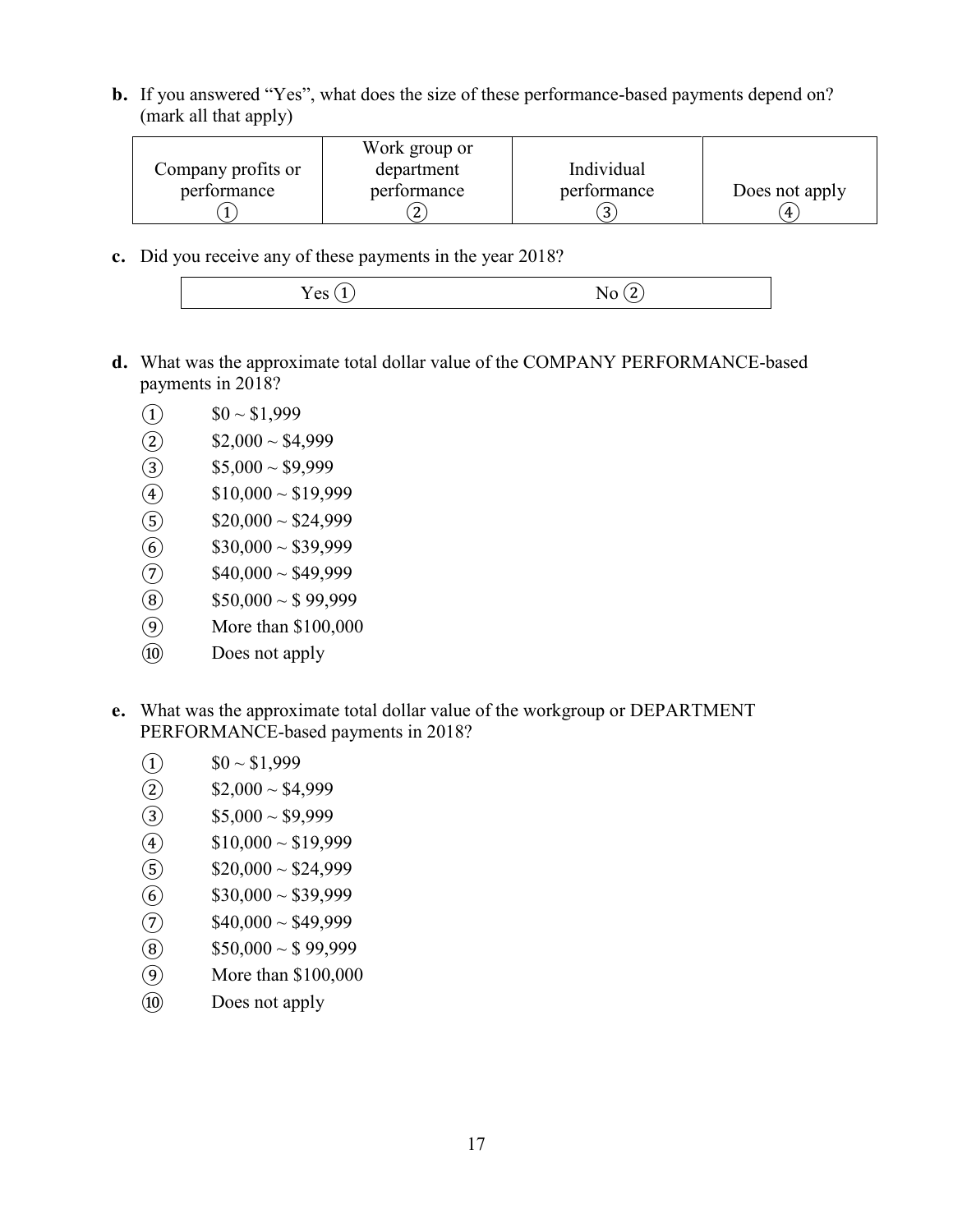- **f.** What was the approximate total dollar value of the INDIVIDUAL PERFORMANCE-based payments in 2018?
	- $(1)$  \$0 ~ \$1,999
	-
	- $$5,000 \sim $9,999$
	- $$10,000 \sim $19,999$
	- (2)  $$2,000 \sim $4,999$ <br>
	(3)  $$5,000 \sim $9,999$ <br>
	(4)  $$10,000 \sim $19,99$ <br>
	(5)  $$20,000 \sim $24,99$
	- (5)  $$20,000 \sim $24,999$ <br>(6)  $$30,000 \sim $39,999$
	- (6)  $$30,000 \sim $39,999$ <br>
	(7)  $$40,000 \sim $49,999$ <br>
	(8)  $$50,000 \sim $99,999$  $$40,000 \sim $49,999$
	- $$50,000 \sim $99,999$
	- ⑨ More than \$100,000
	- ⑩ Does not apply
- **g.** Do you participate in the company 401(k) plan?

| $\alpha$<br>- |  |
|---------------|--|
|               |  |

- **h.** If you answered "Yes", what is the approximate total value of your accumulated assets in the 401(k) plan? (A rough estimate is fine if you do not know the exact amount.)
	- $\Omega$  Less than \$5,000
	- $(2)$  \$5,000 ~ \$20,000
	- (3)  $$20,000 \sim $40,000$ <br>(4)  $$40,000 \sim $75,000$
	-
	- (4)  $$40,000 \sim $75,000$ <br>
	(5)  $$75,000 \sim $100,000$ (5)  $$75,000 \sim $100,000$ <br>
	(6)  $$100,000 \sim $150,000$ <br>
	(7)  $$150,000 \sim $250,000$
	- $$100,000 \sim $150,000$
	- $$150,000 \sim $250,000$
	- (8)  $$250,000 \sim $500,000$
	- ⑨ More than \$500,000
	- ⑩ Does not apply
- **i.** Of all the assets in your 401(k) account, what percentage is in your company stock?

|  |  |  |  | $0 \sim 10\%$ $11 \sim 20\%$ $21 \sim 30\%$ $31 \sim 40\%$ $41 \sim 50\%$ $51 \sim 60\%$ $61 \sim 70\%$ $71 \sim 80\%$ $81 \sim 90\%$ $91 \sim 100\%$ |
|--|--|--|--|-------------------------------------------------------------------------------------------------------------------------------------------------------|
|  |  |  |  | (10)                                                                                                                                                  |

**j.** Of the company stock in your 401(k) account, how much of it came from your contributions (as opposed to the company match)?

| $0 \sim 10\%$ | $11 - 20\%$ | $21 - 30\%$ | $31 - 40\%$ | $41 \sim 50\%$ 51 $\sim 60\%$ |   | $61 - 70\%$ | $71 - 80\%$ | $81 - 90\%$ | $91~100\%$ |
|---------------|-------------|-------------|-------------|-------------------------------|---|-------------|-------------|-------------|------------|
|               |             |             |             | ັ                             | O |             |             |             | (10        |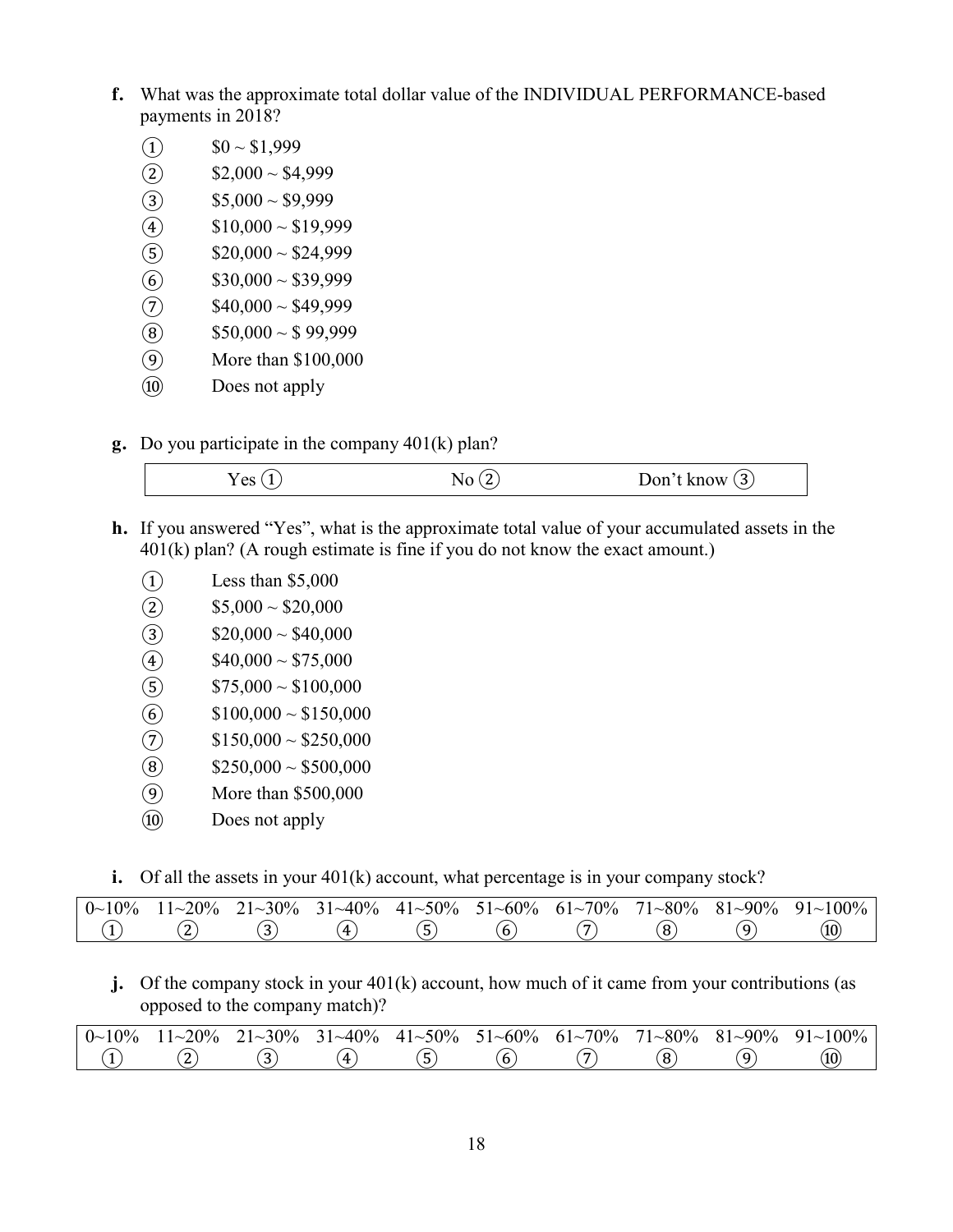**k.** Do you participate in the ESOP (EMPLOYEE STOCK OWNERSHIP PLAN) plan?

 $Yes (1)$   $No (2)$   $Don't know (3)$ 

- **l.** If you answered "Yes", what is the approximate total value of your accumulated assets in your ESOP (EMPLOYEE STOCK OWNERSHIP PLAN) account (A rough estimate is fine if you do not know the exact amount.)
	- ① Less than \$5,000
	-
	- (2)  $$5,000 \sim $20,000$ <br>(3)  $$20,000 \sim $40,000$
	- $$40,000 \sim $75,000$
	- (3)  $$20,000 \sim $40,000$ <br>
	(4)  $$40,000 \sim $75,000$ <br>
	(5)  $$75,000 \sim $100,000$  $$75,000 \sim $100,000$
	- (6)  $$100,000 \sim $150,000$ <br>(7)  $$150,000 \sim $250,000$
	- $$150,000 \sim $250,000$
	- $\overline{\textcircled{8}}$  \$250,000 ~ \$500,000
	- ⑨ More than \$500,000
	- ⑩ Does not apply
- **m.** Approximately, what was your ANNUAL BASE PAY in 2018 (excluding any bonuses and commissions) BEFORE taxes and deductions? (Feel free to round off the number or make a close estimate.)
	- ① Less than \$30,000
	-
	- (2)  $$30,000 \sim $34,999$ <br>(3)  $$35,000 \sim $39,999$
	- $$40,000 \sim $49,999$
	- (3)  $$35,000 \sim $39,999$ <br>(4)  $$40,000 \sim $49,999$ <br>(5)  $$50,000 \sim $59,999$
	- (5)  $$50,000 \sim $59,999$ <br>
	(6)  $$60,000 \sim $74,999$ <br>
	(7)  $$75,000 \sim $89,999$  $$60,000 \sim $74,999$
	-
	- $\begin{array}{ll}\n\textcircled{7} & \text{$575,000 \sim $89,999} \\
	\textcircled{8} & \text{$90,000 \sim $109,999}\n\end{array}$  $$90,000 \sim $109,999$
	- $\textcircled{9}$  \$110,000 ~ \$129,999
	- ⑩ More than \$130,000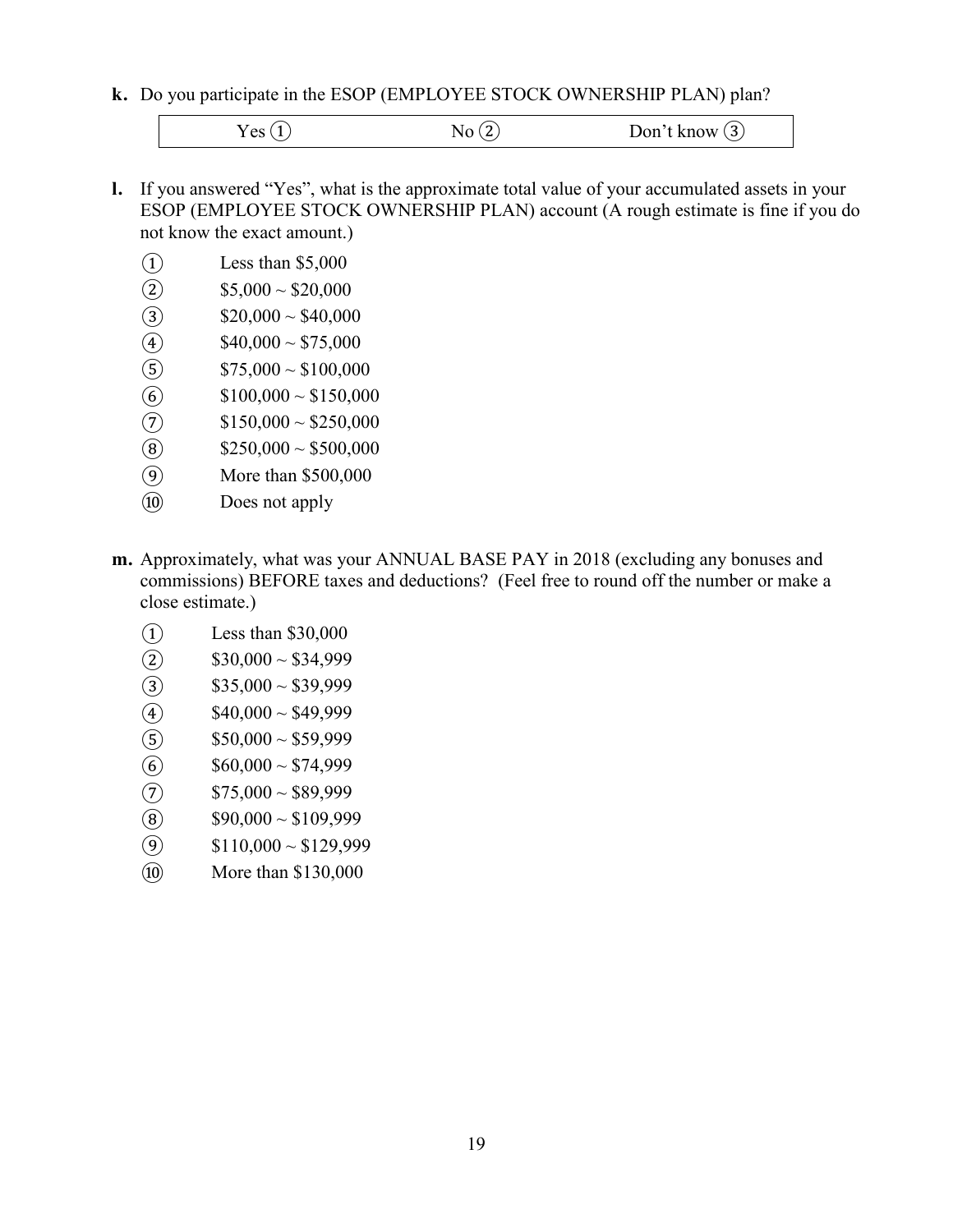- **n.** If you receive OVERTIME PAY, how much did you earn in overtime in 2018?
	- $\bigcirc$  \$0 ~ \$1,999
	- $(2)$  \$2,000 ~ \$4,999
	- (a)  $$5,000 \sim $9,999$ <br>
	(4)  $$10,000 \sim $19,99$ <br>
	(5)  $$20,000 \sim $24,99$ <br>
	(6)  $$30,000 \sim $39,99$ <br>
	(7)  $$40,000 \sim $49,99$ <br>
	(8)  $$50,000 \sim $99,9$
	- $$10,000 \sim $19,999$
	- $$20,000 \sim $24,999$
	- $$30,000 \sim $39,999$
	- $$40,000 \sim $49,999$
	- $$50,000 \sim $99,999$
	- ⑨ More than \$100,000
	- ⑩ Does not apply
- **o.** If you receive SALES COMMISSIONS, how much did you earn in commissions in 2018?
	- $(1)$  \$0 ~ \$1,999
	-
	- $$5,000 \sim $9,999$
	- $$10,000 \sim $19,999$
	- $$20,000 \sim $24,999$
	- (2)  $$2,000 \sim $4,999$ <br>
	(3)  $$5,000 \sim $9,999$ <br>
	(4)  $$10,000 \sim $19,99$ <br>
	(5)  $$20,000 \sim $24,99$ <br>
	(6)  $$30,000 \sim $39,99$ <br>
	(7)  $$40,000 \sim $49,99$ <br>
	(8)  $$50,000 \sim $99,9$  $$30,000 \sim $39,999$
	- $$40,000 \sim $49,999$
	- $$50,000 \sim $99,999$
	- ⑨ More than \$100,000
	- ⑩ Does not apply
- **p.** Do you believe that your fixed annual wages in 2018 were higher or lower than those of employees with similar experience and job descriptions in other companies in your region? Please indicate a number from 1 to 5

| ower |   | About the same |   | ---<br>12her |
|------|---|----------------|---|--------------|
|      | - |                | Д |              |

**q.** If the response is higher or lower, by what percent was it higher or lower? (Please answer only one)

| $0\sim 10\%$ | $11 \sim 20\%$ 21 $\sim 30\%$ |    |   |   |  | $31~40\%$ $41~50\%$ $51~60\%$ $61~70\%$ $71~80\%$ $81~90\%$ $91~100\%$ |
|--------------|-------------------------------|----|---|---|--|------------------------------------------------------------------------|
|              |                               | Δ. | ີ | O |  | (10                                                                    |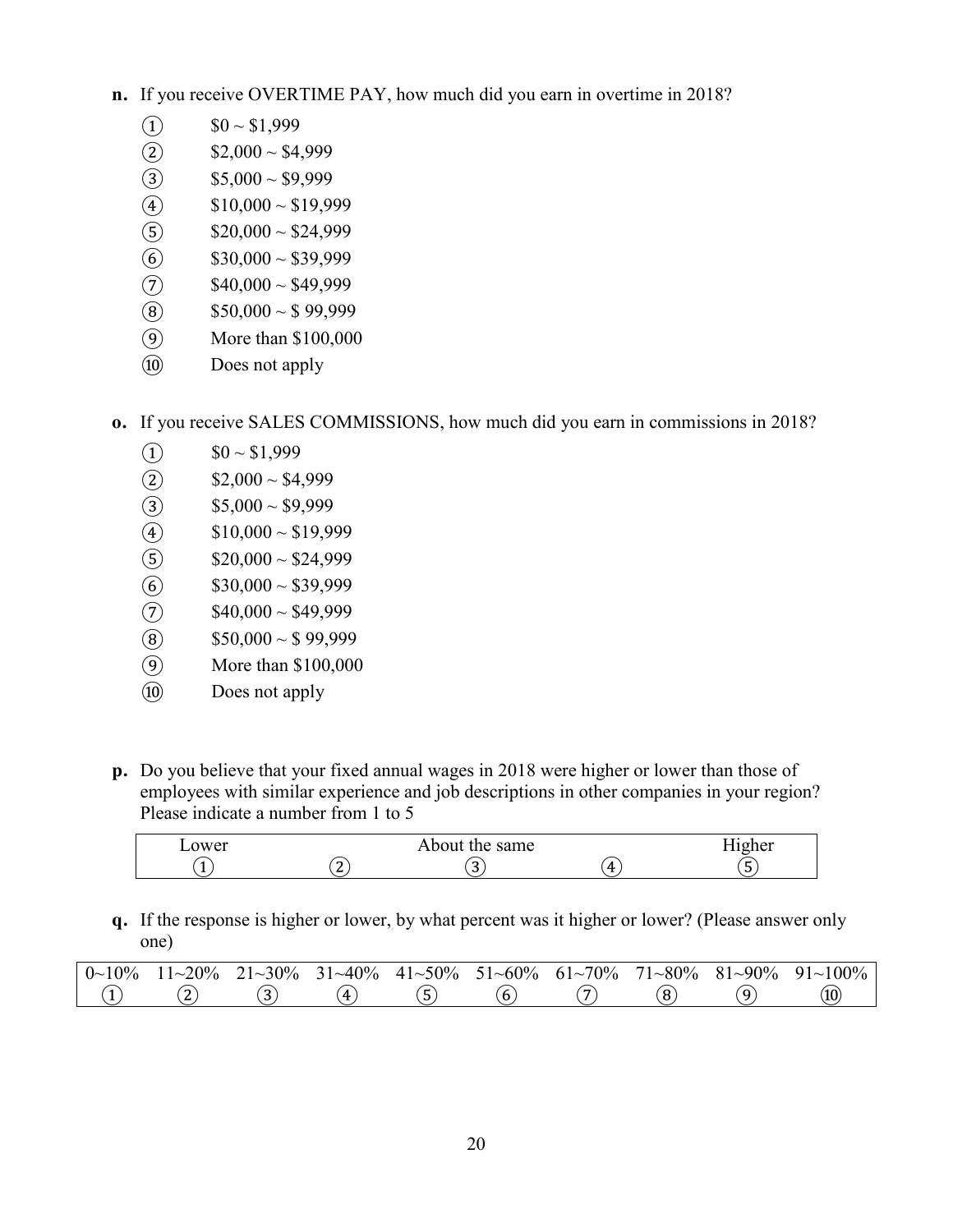**r.** Taking account of all the compensation including equity compensation and cash incentives that you received from the company in calendar year 2018, do you believe your total compensation was higher or lower than that of employees with similar experience and job descriptions in other companies in your region? Please circle a number from 1 to 5.

| ower |             | the same<br>About |   | 1gher |
|------|-------------|-------------------|---|-------|
|      | $\sim$<br>- | ັ                 | 4 | ັ     |

**s.** If the response is higher or lower, by what percent was it higher or lower? (Please answer only one)

| $0 \sim 10\%$ | $11 - 20%$ | $21 \sim 30\%$ | $31 - 40\%$ | $41 \sim 50\%$ 51 $\sim 60\%$ |   | $61 - 70\%$ | $71 - 80\%$ | $81 - 90\%$ | $91~100\%$ |
|---------------|------------|----------------|-------------|-------------------------------|---|-------------|-------------|-------------|------------|
|               |            | . .            | Δ.          | ٠                             | O |             | $\Omega$    |             | (10        |

- **t.** People have various assets that constitute their wealth. These include the value of their house minus the mortgage, plus their vehicles, stocks and mutual funds, cash, checking accounts, retirement accounts including 401(k) and pension assets, and so forth. Taking account of all of these things would you say that the WEALTH of you and your spouse / partner is:
	- $\Omega$  Less than \$5,000
	- ② \$5,000 to \$20,000
	- ③ \$20,000 to \$40,000
	- ④ \$40,000 to \$75,000
	- ⑤ \$75,000 to \$100,000
	- ⑥ \$100,000 to \$150,000
	- ⑦ \$150,000 to \$250,000
	- ⑧ \$250,000 to \$500,000
	- ⑨ More than \$500,000
- **u.** About what percent of your total wealth is in your employer's stock?

| $0\sim 10\%$ | $1 - 20%$ | $21 - 30\%$ | $31 - 40\%$ | $41 \sim 50\%$ 51 $\sim 60\%$ | $61 - 70\%$ | $71 - 80\%$ | $81 - 90\%$ | $91~100\%$ |
|--------------|-----------|-------------|-------------|-------------------------------|-------------|-------------|-------------|------------|
|              | ∼         |             | 4           | o                             | -           |             |             | (10        |

#### **v.** About what percent of your total wealth is in stocks overall?

| $0\sim 10\%$ | $11 - 20\%$ | $21 - 30\%$ | $31 - 40\%$ | $41 \sim 50\%$ 51 $\sim 60\%$ 61 $\sim 70\%$ |   |          | $71 \sim 80\%$ 81 $\sim 90\%$ | $91~100\%$ |
|--------------|-------------|-------------|-------------|----------------------------------------------|---|----------|-------------------------------|------------|
|              |             |             | Δ.          | ີ                                            | O | $\Omega$ |                               | (10        |